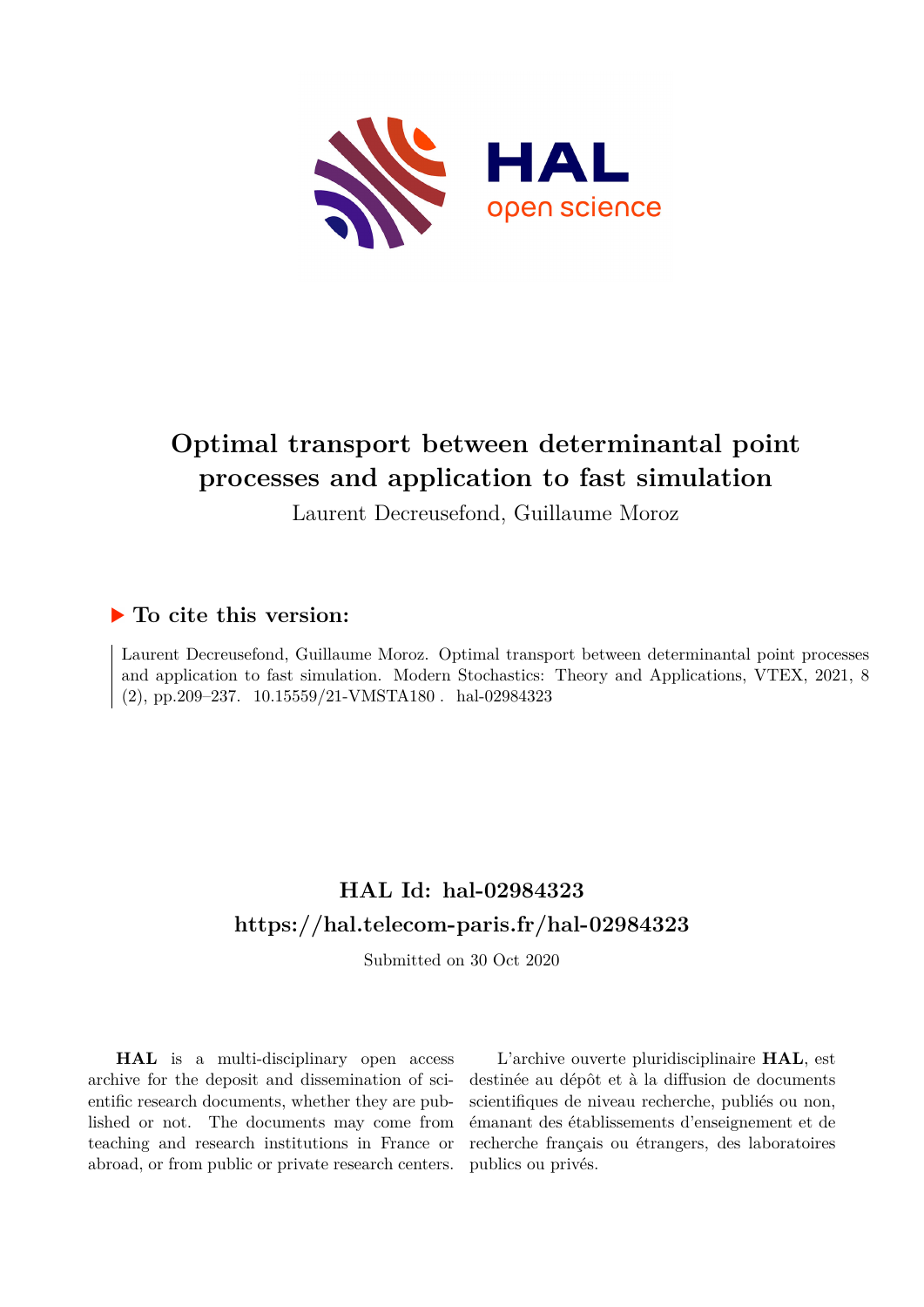### OPTIMAL TRANSPORT BETWEEN DETERMINANTAL POINT PROCESSES AND APPLICATION TO FAST SIMULATION

#### LAURENT DECREUSEFOND AND GUILLAUME MOROZ

Abstract. We analyze several optimal transportation problems between determinantal point processes. We show how to estimate some of the distances between distributions of DPP they induce. We then apply these results to evaluate the accuracy of a new and fast DPP simulation algorithm. We can now simulate in a reasonable amount of time more than ten thousands points.

#### 1. INTRODUCTION

Determinantal point processes (DPP) have been introduced in the seventies [21] to model fermionic particles with repulsion like electrons. They recently regained interest since they represent the locations of the eigenvalues of some random matrices. A determinantal point process is characterized by an integral operator of kernel K and a reference measure  $m$ . The integral operator is compact and symmetric and is thus characterized by its eigenfunctions and its eigenvalues. Following [18], the eigenvalues are not measurable functions of the realizations of the point process so it is difficult to devise how a modification of the eigenfunctions, respectively of the eigenvalues or of the reference measure, modifies the random configurations of a DPP. Conversely, it is also puzzling to know how the usual transformations on point processes like thinning, dilations, displacements, translate onto  $K$  and  $m$ .

A careful analysis of the simulation algorithm given in [18] yields several answers to these questions. For instance, it is clear that the eigenvalues control the distribution of the number of points and the eigenfunctions determine the positions of the atoms once their number is known. The above mentioned algorithm is a beautiful piece of work but requires to draw points according to distributions whose densities are not expressed as combinations of classical functions, hence the necessity to use rejection sampling method. Unfortunately, as the number of drawn points increases, the densities quickly present high peaks and deep valleys inducing a high number of rejections, see Figure 1.

As a consequence, it is hardly feasible to simulate a DPP with more than one thousand points in a reasonable amount of time. As a DPP appears as the locations of the eigenvalues of some matrix ensembles, it may seem faster and simpler to draw random matrices and compute the eigenvalues with the optimized libraries to do so. There are several drawbacks to this approach: 1) we cannot control the domain into which the points fall, for some applications it may be important to simulate DPP restricted to some compact sets, 2) as eigenvalues belong to  **or**  $**C**$ **, we cannot** imagine DPP in higher dimensions with this approach, 3) for stationary DPP, it is often useful to simulate under the Palm measure (see below) which is known to correspond to the distribution of the initial DPP with the first eigenvalue removed so no longer corresponds to a random matrix ensemble.

<sup>2010</sup> Mathematics Subject Classification. 60G55,68W25,68W40.

Key words and phrases. Determinantal point processes, Optimal transport, Simulation.

Supported by grant ANR-17-CE40-0017 of the French National Research Agency (ANR project ASPAG).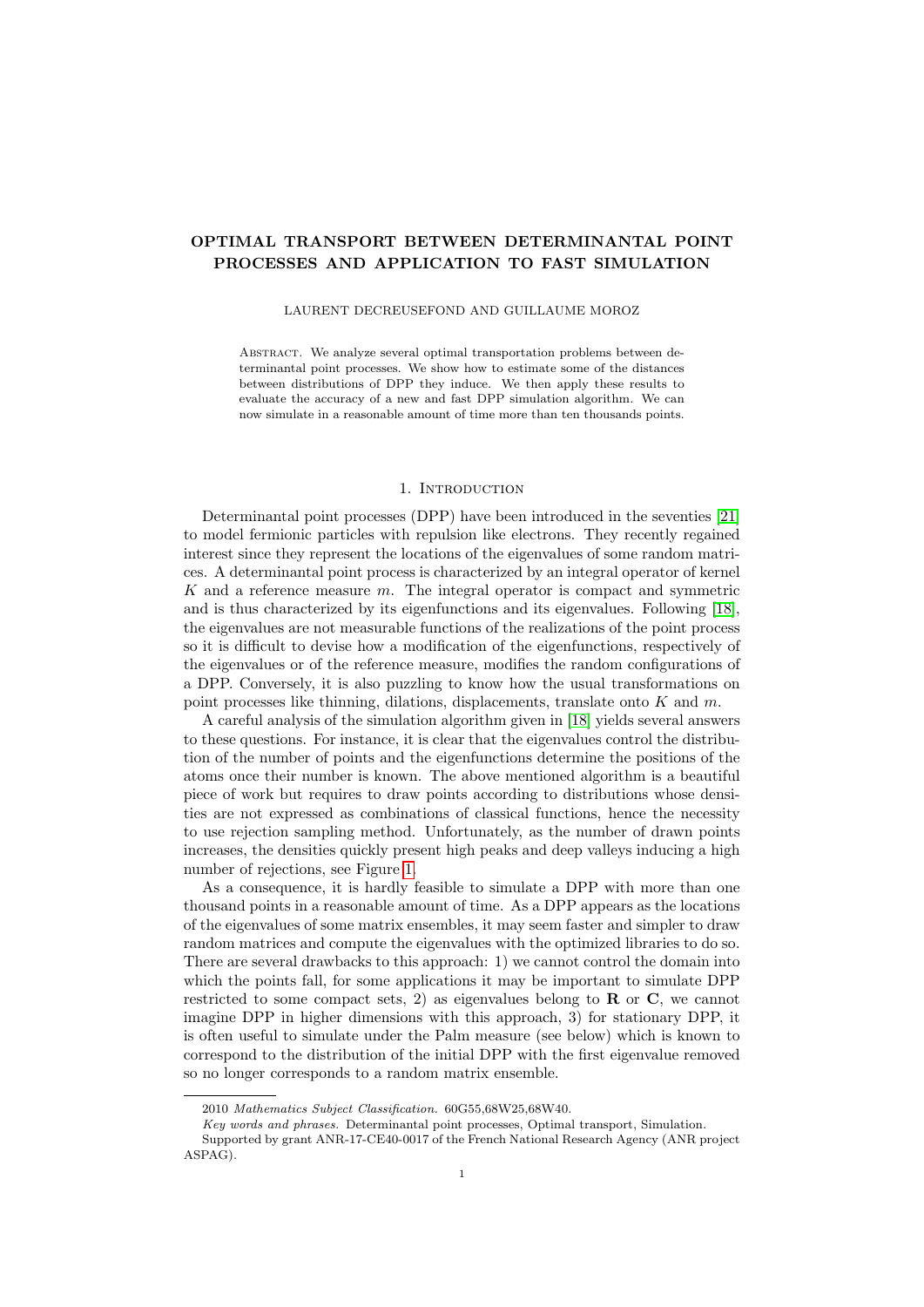

FIGURE 1. Peaks and valleys of some densities.

Several refinements of the algorithm 1 have been proposed along the years but the most advanced contributions have been made for DPP on lattices, which are of a totally different nature than continuous DPPs. We here propose to fasten the simulation of a DPP by reducing the number of eigenvalues considered and approximating the eigenfunctions by functions whose quadrature can be easily inversed to get rid of the rejection part.

We evaluate the impact of these approximations by bounding the distances between the original distribution of the DPP to be simulated and the real distribution according to which the points are drawn.

Actually, there are several notions of distances between the distributions of point processes (see [10] and references therein). We focus here on the total variation distance and on the quadratic Wasserstein distance. The former counts the difference of the number of points in an optimal coupling between two distributions. The latter evaluates the matching distance between two realizations of an optimal coupling provided that it exists.

The paper is organized as follows. We first recall the definition and salient properties of DPP. In Section 3, we briefly introduce the optimal transportation problem in its full generality and give some elements dedicated to point processes. In Section 4, we show how the eigenvalues and eigenfunctions do appear in the evaluation of the distances under scrutiny. In Section 5, we apply these results to the simulation of DPPs.

#### 2. Determinantal point processes

Let E be a Polish space,  $\mathcal{O}(E)$  the family of all non-empty open subsets of E and B denotes the corresponding Borel  $\sigma$ -algebra. In the sequel, m is a Radon measure on  $(E, \mathcal{B})$ . Let  $\mathfrak N$  be the space of locally finite subsets in E, also called the configuration space:

$$
\mathfrak{N} = \{ \xi \subset E : |\Lambda \cap \xi| < \infty \text{ for any compact set } \Lambda \subset E \},
$$

equipped with the topology of the vague convergence. We call elements of  $\mathfrak N$  configurations and identify a locally finite configuration  $\xi$  with the atomic Radon measure  $\sum_{y \in \xi} \varepsilon_y$ , where we have written  $\varepsilon_y$  for the Dirac measure at  $y \in E$ .

Next, let  $\mathfrak{N}^f = \{ \xi \in \mathfrak{N} : |\xi| < \infty \}$  the space of all finite configurations on E.  $\mathfrak{N}^f$  is naturally equipped with the trace  $\sigma$ -algebra  $\mathcal{F}^f = \mathcal{F}|_{\mathfrak{N}^f}$ .

A random point process is defined as a probability measure on  $(\mathfrak{N}, \mathcal{F})$ . A random point process  $\mu$  is characterized by its Laplace transform, which is defined for any measurable non-negative function  $f$  on  $E$  as

$$
\mathcal{L}_{\mu}(f) = \int_{\mathfrak{N}} e^{-\sum_{x \in \xi} f(x)} \mathrm{d}\mu(\xi).
$$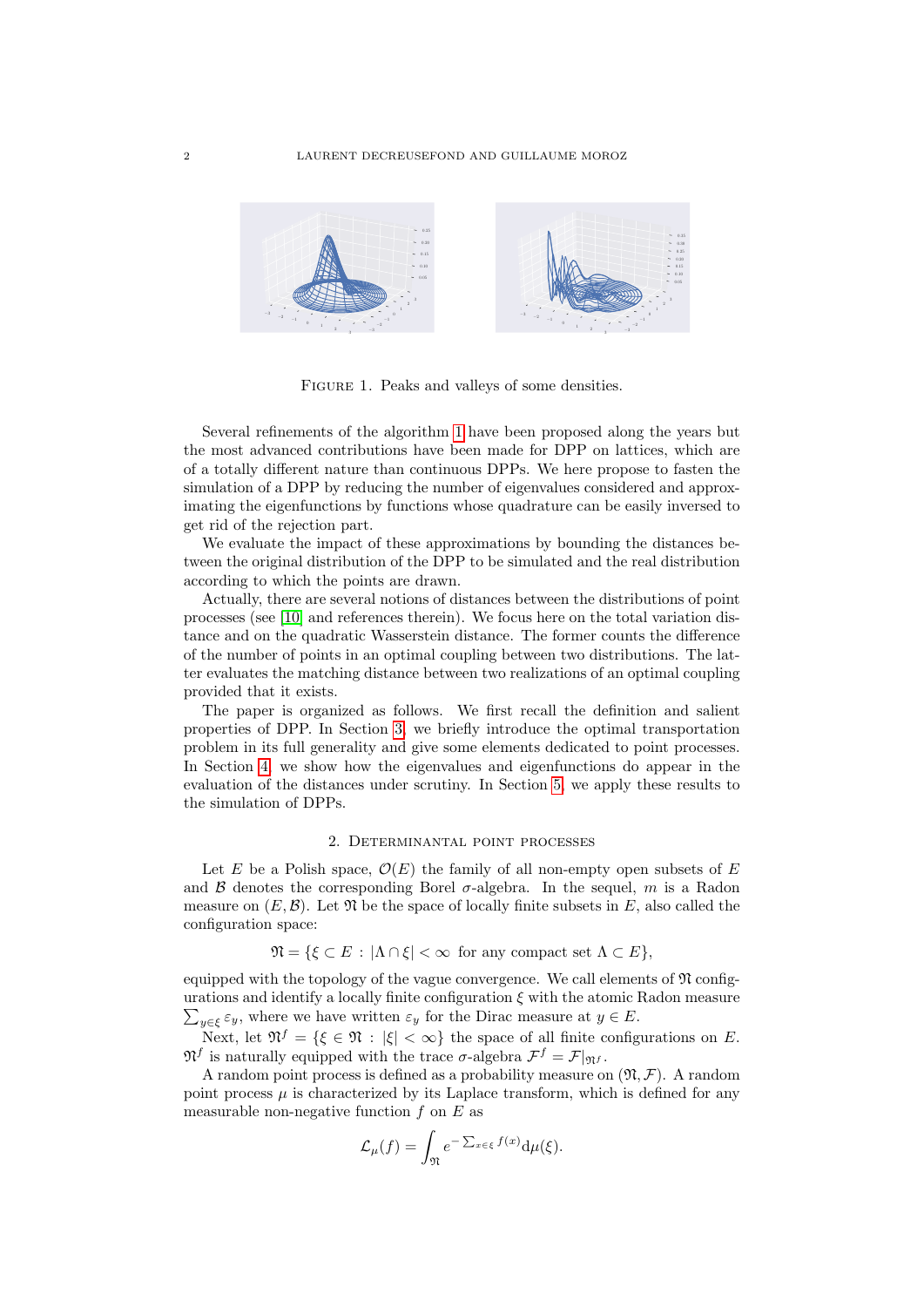Our notations are inspired by those of [14], where the reader can also find a brief summary of many properties of Papangelou intensities.

**Definition 1.** We define the *m*-sample measure L on  $(\mathfrak{N}^f, \mathcal{F}^f)$  by the identity

$$
\int f(\alpha) dL(\alpha) = \sum_{n\geq 0} \frac{1}{n!} \int_{E^n} f(\{x_1,\ldots,x_n\}) dm(x_1)\ldots dm(x_n),
$$

for any measurable nonnegative function f on  $\mathfrak{N}^f$ .

Point processes are often characterized via their correlation function defined as:

**Definition 2** (Correlation function). A point process  $\mu$  is said to have a correlation function  $\rho: \mathfrak{N}^f \to \mathbf{R}$  if  $\rho$  is measurable and

$$
\int_{\mathfrak{N}} \sum_{\alpha \subset \xi, \ \alpha \in \mathfrak{N}^f} f(\alpha) d\mu(\xi) = \int_{\mathfrak{N}^f} f(\alpha) \,\rho(\alpha) \, dL(\alpha),
$$

for all measurable nonnegative functions f on  $\mathfrak{N}^f$ . For  $\xi = \{x_1, \ldots, x_n\}$ , we will write  $\rho(\xi) = \rho_n(x_1, \ldots, x_n)$  and call  $\rho_n$  the *n*-th correlation function, where  $\rho_n$  is a symmetrical function on  $E^n$ .

It can be noted that correlation functions can also be defined by the following property, both characterizations being equivalent in the case of simple point processes.

**Definition 3.** A point process  $\mu$  is said to have correlation functions ( $\rho_n$ ,  $n \geq 0$ ) if for any  $A_1, \ldots, A_n$  disjoint bounded Borel subsets of E,

$$
\mathbf{E}\left[\prod_{i=1}^n \xi(A_i)\right] = \int_{A_1 \times \cdots \times A_n} \rho_n(x_1,\ldots,x_n) \mathrm{d}m(x_1) \ldots \mathrm{d}m(x_n).
$$

Recall that  $\rho_1$  is the mean density of particles with respect to m, and

$$
\rho_n(x_1,\ldots,x_n)\mathrm{d} m(x_1)\ldots\mathrm{d} m(x_n)
$$

is the probability of finding a particle in the vicinity of each  $x_i$ ,  $i = 1, \ldots, n$ . Note that

where

$$
\mathfrak{N}_E^f = \bigcup_{n=0}^\infty \mathfrak{N}_E^{(n)}
$$

$$
\mathfrak{N}_E^{(n)} = \{ \xi \in \mathfrak{N}_E^f, \, \xi(E) = n \}.
$$

Since  $\mathfrak{N}_E^{(n)}$  $E_E^{(n)}$  can be identified with  $E^n/\mathfrak{S}_n$  where  $\mathfrak{S}_n$  is the group of permutations over *n* elements, every function  $f : \mathfrak{N}_E^f \to \mathbf{R}$  is in fact equivalent to a family of symmetric functions  $(f_n, n \ge 1)$  where  $f_n$  goes from  $E^n$  to **R**. For the sake of notations, we omit the index  $n$  of  $f_n$ .

**Definition 4.** A measure  $\mu$  on  $\mathfrak{N}_{E}^{f}$  is regular with respect to the reference measure m when there exists

 $\sim$ 

$$
j : \bigcup_{n=0}^{\infty} \mathfrak{N}_E^{(n)} \longrightarrow \mathbf{R}^+
$$

$$
\{x_1, \cdots, x_n\} \longmapsto j_n(x_1, \cdots, x_n)
$$

where  $j_n$  is symmetric on  $E^n$  such that for any measurable bounded  $f: \mathfrak{N}^f \to \mathbf{R}$ ,

(1) 
$$
E[f(\xi)] = f(\emptyset) + \sum_{n=1}^{\infty} \frac{1}{n!} \int_{E^n} f(x_1, \dots, x_n) j(x_1, \dots, x_n) dm(x_1) \dots dm(x_n).
$$

The function  $j_n$  is called the *n*-th Janossy density. Intuitively, it can be viewed as the probability to have exactly *n* points in the vicinity  $(x_1, \dots, x_n)$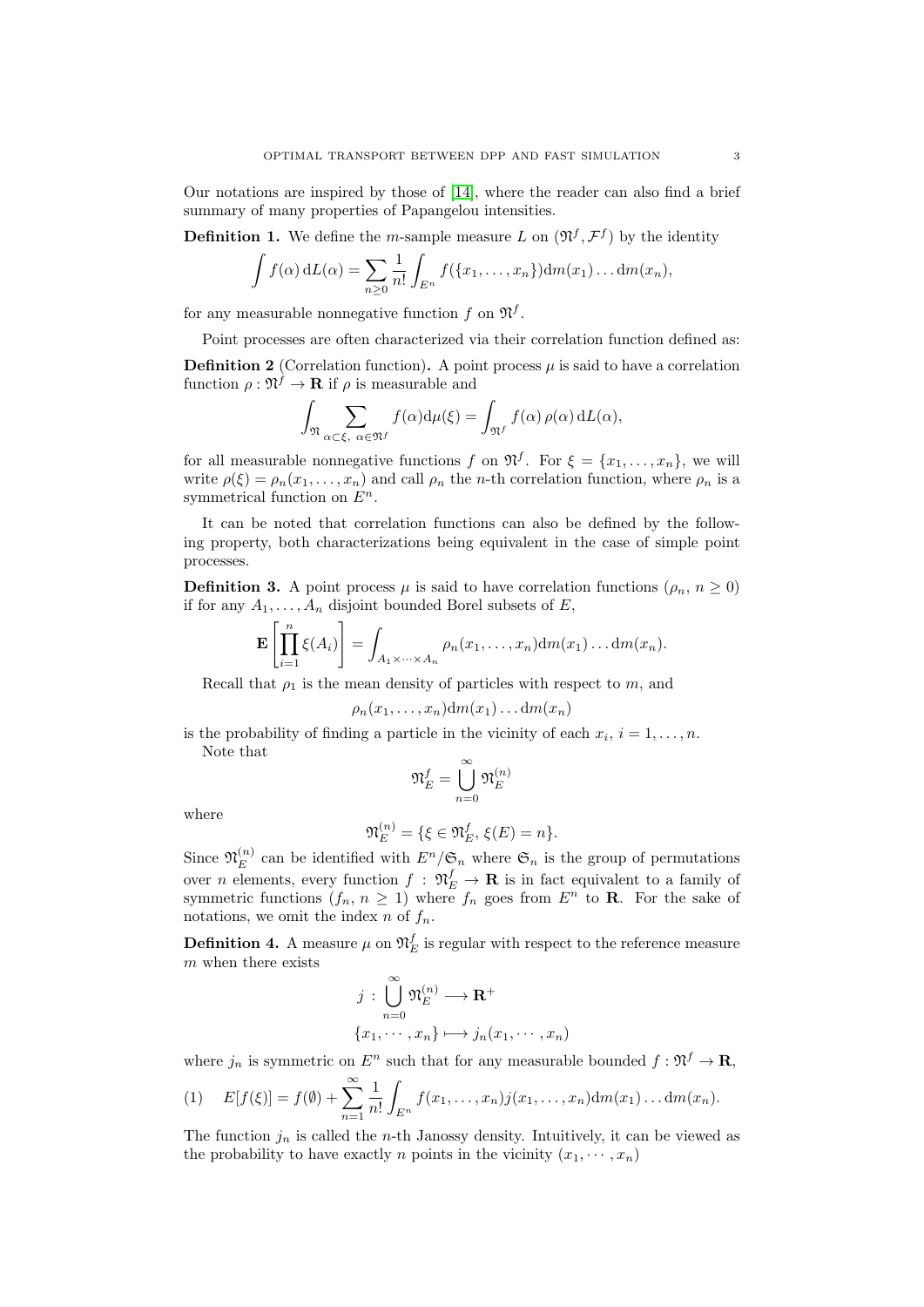For details about the relationships between correlation functions and Janossy densities, see [7].

2.1. Determinantal point processes. For details, we mainly refer to [24]. A determinantal point on  $X$  is characterized by a kernel  $K$  and a reference measure  $m$ . The map K is supposed to be an Hilbert-Schmidt operator from  $L^2(E, m)$  into  $L^2(E, m)$  which satisfies the following conditions:

(1) K is a bounded symmetric integral operator on  $L^2(E, m)$ , with kernel  $K(.,.),$  i.e., for any  $x \in E$ ,

$$
Kf(x) = \int_{E} K(x, y) f(y) dm(y).
$$

- (2) The spectrum of  $K$  is included in [0, 1].
- (3) The map K is locally of trace class, i.e., for all compact  $\Lambda \subset E$ , the restriction  $K_{\Lambda} = P_{\Lambda} K P_{\Lambda}$  of K to  $L^2(\Lambda, m)$  is of trace class.

**Definition 5.** The determinantal measure on  $\mathfrak{N}$  with characteristics K and m can be defined through its correlation functions:

$$
\rho_{n,K}(x_1,\dots,x_n)=\det\bigl(K(x_k,x_l)\bigr)_{1\leq k,l\leq n},
$$

and for  $n = 0$ ,  $\rho_{0,K}(\emptyset) = 1$ .

There is a particular class of DPP which is the basic blocks on which general DDP are built upon.

**Definition 6.** A DPP whose spectrum is reduced to the singleton  $\{1\}$  is called a projection DPP. Actually, its kernel is of the form

$$
K_{\phi}(x, y) = \sum_{j=0}^{M} \phi_j(x)\phi_j(y)
$$

where  $M \in \mathbb{N} \cup \{\infty\}$  and  $(\phi_j, j = 0, \dots, M)$  is a family of orthonormal functions of  $L^2(E, m)$ .

If M is finite then almost-all configurations of such a point process have M atoms.

Alternatively, when the spectrum of  $K$  does not contain 1, we can define a DPP through its Janossy densities. In this situation, the properties of  $K$  ensure that there exists a sequence  $(\lambda_i, i \geq 1)$  of elements of  $[0, 1)$  with no accumulation point but 0 and a complete orthonormal basis  $(\phi_i, i \ge 1)$  of  $L^2(m)$  such that

$$
K_{\phi}(x, y) = \sum_{i \ge 1} \lambda_i \phi_i(x) \phi_i(y).
$$

Note that if  $L^2(E, m)$  is a C-vector space, we must modify this definition accordingly:

$$
K_{\phi}(x,y) = \sum_{i \ge 1} \lambda_i \phi_i(x) \overline{\phi_i(y)}.
$$

For a compact subset  $\Lambda \subset X$ , the map  $J_{\Lambda}$  is defined by:

$$
J_{\Lambda} = (\mathrm{Id} - K_{\Lambda})^{-1} K_{\Lambda},
$$

so that we have:

$$
(\mathrm{Id}-K_{\Lambda})\left(\mathrm{Id}+J_{\Lambda}\right)=\mathrm{Id}.
$$

For any compact  $\Lambda \subset E$ , the operator  $J_{\Lambda}$  is an Hilbert-Schmidt, trace class operator, whose spectrum is included in  $[0, +\infty)$ . We denote by  $J_{\Lambda}$  its kernel. For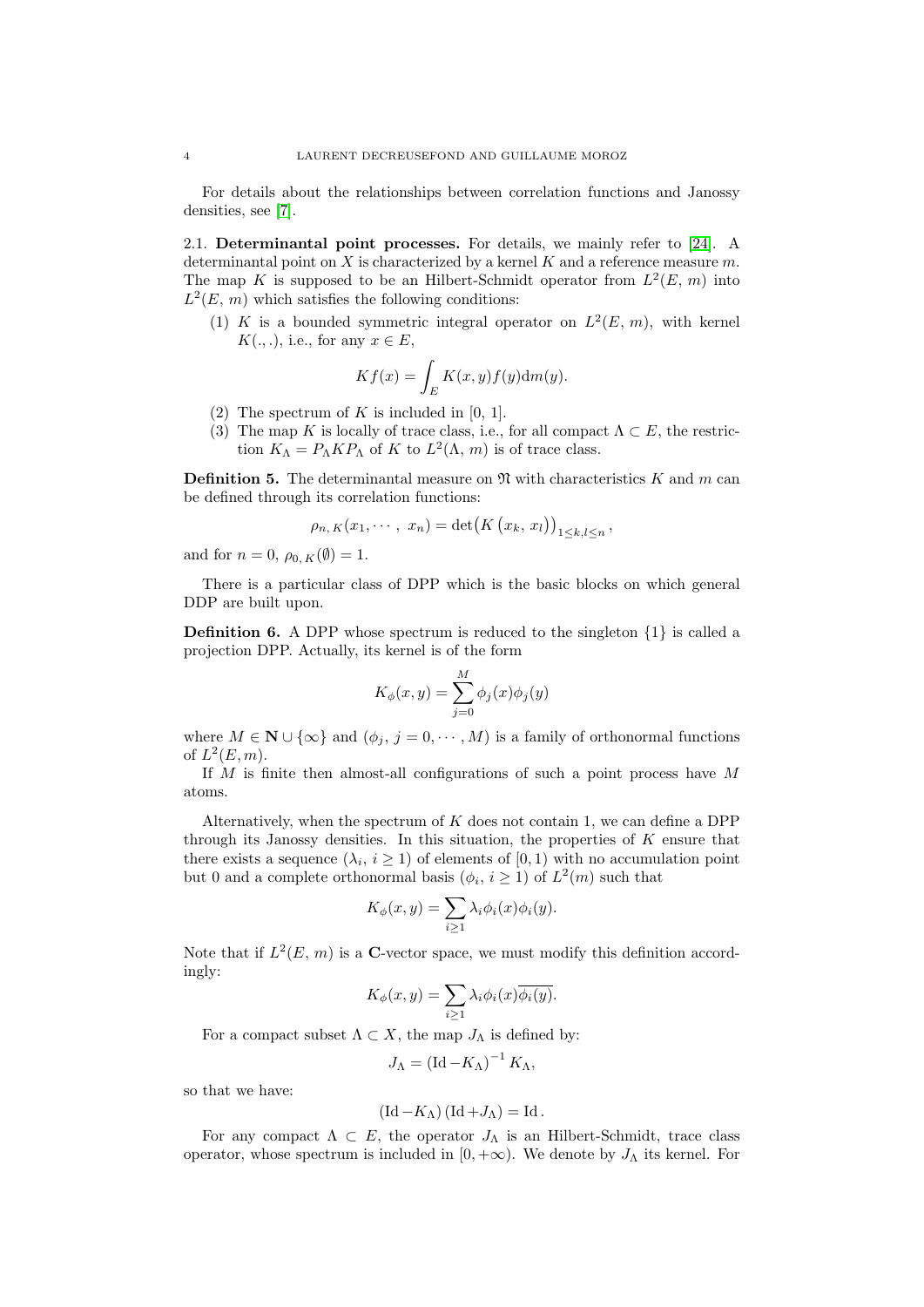any  $n \in \mathbb{N}$ , any compact  $\Lambda \subset E$ , and any  $(x_1, \dots, x_n) \in \Lambda^n$ , the *n*-th Janossy density is given by:

(2) 
$$
j_{\Lambda}^{n}(x_{1},\cdots,x_{n})=\det(J_{\Lambda}(x_{k},x_{l}))_{1\leq k,l\leq n}.
$$

We can now state how the characteristics of a DPP are modified by some usual transformations on the configurations.

**Theorem 1.** Let  $\mu$  a DPP on  $\mathbb{R}^k$  with kernel K and reference measure  $m = h dx$ . Let  $(\lambda_n, n \geq 0)$  be its eigenvalues counted with multiplicity and  $(\phi_n, n \geq 0)$  the corresponds eigenfunctions.

- (1) A random thinning of probability p transforms  $\mu$  into a DPP of kernel pK.
- (2) A dilation of ratio  $\rho$  transforms  $\mu$  into a DPP of kernel

$$
K_{\rho}(x,y) = \frac{1}{\rho} K(\rho^{-1/k}x, \, \rho^{-1/k}y).
$$

(3) If H is a  $C^1$ -diffeomorphism on E, then

$$
\mathcal{H}: \mathfrak{N}_E \longrightarrow \mathfrak{N}_E
$$

$$
\sum_{x \in \xi} \varepsilon_x \longrightarrow \sum_{x \in \xi} \varepsilon_{H(x)}
$$

 $transforms  $µ$  into  $a DPP$  of  $kernel$$ 

$$
K_H(x, y) = K\left(H^{-1}(x), H^{-1}(y)\right)
$$

and reference measure  $m \circ H^{-1}$ , the image measure of m by H, see [6].

(4) If  $K(x, y) = k(x - y)$  then  $\mu$  is stationary [20] and thus admits a stationary Palm measure  $\mu^0$ . From [24], we know that  $\mu^0$  is distributed as the DPP of kernel

$$
K^{0}(x, y) = \sum_{n=1}^{\infty} \lambda_{n} \phi_{n}(x) \phi_{n}(y).
$$

Remark 1. It is straightforward to see that the spectrum of  $K_H$  in  $L^2(E, m \circ H^{-1})$ is the same as the spectrum of K in  $L^2(E, m)$ . Actually, this transformation will be a particular case of the optimal maps obtained in solving the MKP for the Wassertein-2 distance (see Theorem 12).

Remark 2. Recall that for a Poisson process, we can obtain a realization of its Palm measure by just adding an atom at 0 to any of its realization. Unfortunately, we know from [18] that the eigenvalues of a DPP cannot be obtained as measurable functions of the configurations. Hence it is hopeless to construct a realization of  $\mu^0$ from a realization of  $\mu$ .

2.1.1. Simulation of DPP. The simulation algorithm introduced [18] is up to now the most efficient to produce random configurations distributed according to a determinantal point process. It is based on the following lemma.

**Lemma 2.** Let  $\mu_{K,m}$  a determinantal point process of a trace-class kernel K and reference measure m. Let  $sp(K; L^2(m)) = {\lambda_n, i \geq 0}$  and  $(\phi_n, i \geq 0)$  a CONB of  $L^2(E, m)$  composed of eigenfunctions of K. Let  $(B(\lambda_n), i \geq 0)$  a family of independent Bernoulli random variables of respective parameter  $\lambda_n$ . Let

$$
I = \{ n \ge 0, B(\lambda_n) = 1 \}.
$$

Since  $\mathbf{E}[|I|] = \sum_{n=0}^{\infty} \lambda_n < \infty$ , I is a.s. a finite subset of N. Consider

$$
K_I(x, y) = \sum_{n \in I} \phi_n(x) \phi_n(y)
$$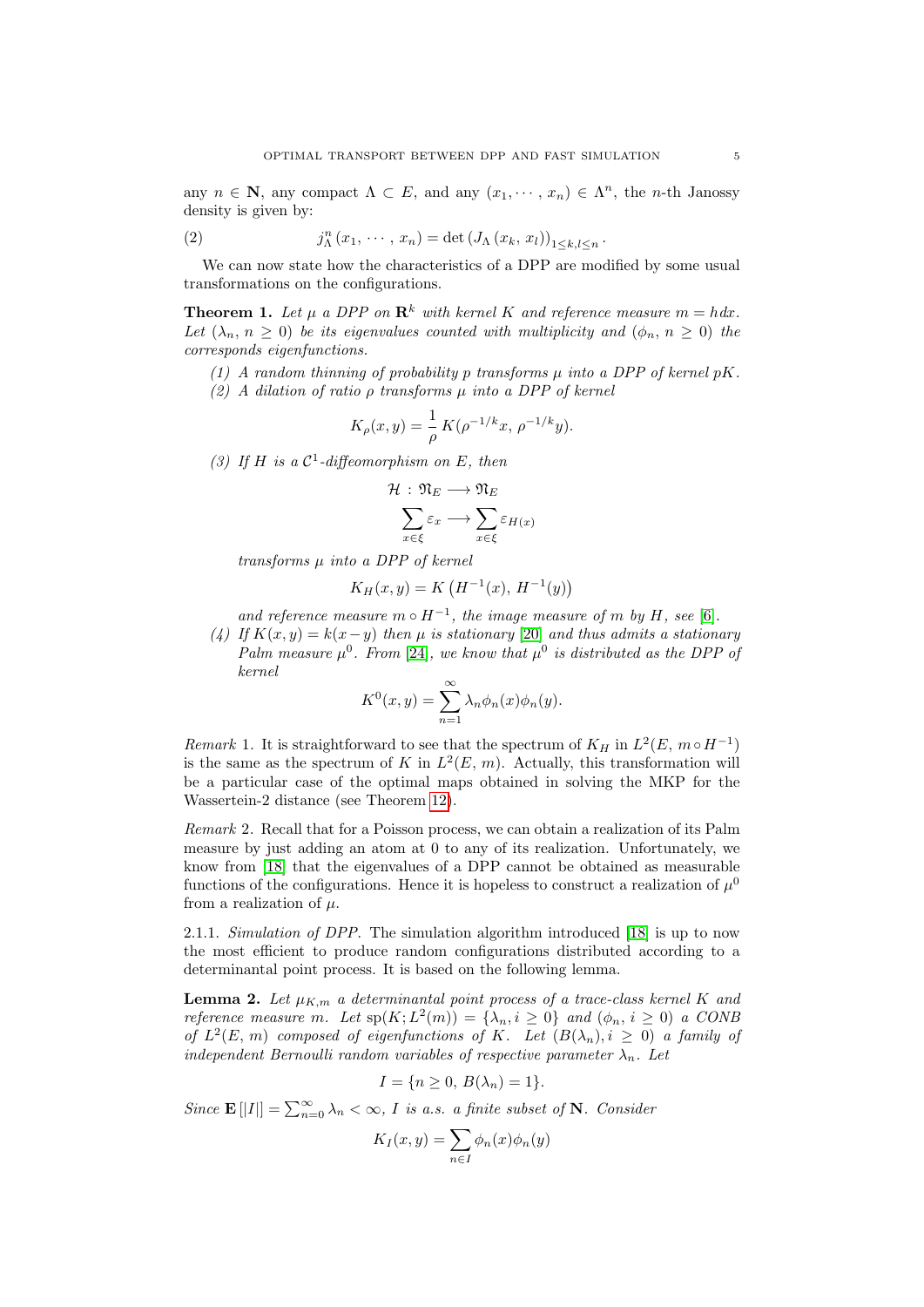and

$$
p_I(x_1, \dots, x_{|I|}) = \frac{1}{|I|!} \det (K_I(x_k, x_l), 1 \leq k, l \leq |I|).
$$

Construct a random configuration  $\xi$  as follows: Given I, draw points  $(W_1, \dots, W_{|I|})$ with joint density  $p_I$ . Then  $\xi$  is distributed according to  $\mu_{K,m}$ .

In the following, let  $\phi_I(x) = (\phi_n(x), n \in I)$ . Data: R, I **Result:**  $W_1, \cdots, W_{|I|}$ 

Draw  $W_1$  from the distribution with density  $\|\phi_I(x)\|_{\mathbf{C}^{|I|}}^2/|I|;$  $e_1 \leftarrow \phi_I(W_1)/\|\phi_I(W_1)\|_{\mathbf{C}^{|I|}};$ for  $i \leftarrow 2$  to  $|I|$  do Draw  $W_i$  from the distribution with density  $p_i(x) = \frac{1}{|I| - i + 1} \left( \|\phi_I(x)\|_{\mathbf{C}^{|I|}}^2 - \sum_{k=1}^{i-1} \right)$  $\sum_{k=1}^{i-1} |e_k.\phi_I(x)|^2$  $u_i \leftarrow \phi_I(W_i) - \sum_{k=1}^{i-1} e_k \phi_I(W_i) e_k;$  $e_i \leftarrow u_i/\Vert u_i \Vert_{\mathbf{C}^{\vert I \vert}};$ end

Algorithm 1: Sampling of the locations of the points given the set  $I$  of active Bernoulli random variables.

We have two kind of difficulties here: the drawing of  $W_i$  according to a density function with no particular feature so we usually have to resort to rejection sampling; when  $|I|$  is large the computation of the density may be costly as it contains a sum of |I| terms. Figure 1 also suggests that when the number of points becomes high, the profile of the conditional density might be very chaotic with high peaks and deep valleys, involving a large number of rejections in the sampling of this density. These are the problems we intend to address in the following.

Remark 3. Note that this algorithm is fully applicable even if  $E$  is a discrete finite space. It has been improved in several ways [19, 25] but when it comes to simulate a DPP with a large number of points as it is necessary in some applications [5], the best way remains to use MCMC methods [1]. Unfortunately, by its very construction, this last approach is not feasible when the underlying space  $E$ is continuous.

#### 3. Distances derived from optimal transport

For details on optimal transport in  $\mathbb{R}^d$  and in general Polish spaces, we refer to [27, 26]. For X and Y two Polish spaces, for  $\mu$  (respectively  $\nu$ ) a probability measure on X (respectively Y),  $\Sigma(\mu, \nu)$  is the set of probability measures on  $X \times Y$ whose first marginal is  $\mu$  and second marginal is  $\nu$ . We also need to consider a lower semi continuous function c from  $X \times Y$  to  $\mathbb{R}^+$ . The Monge-Kantorovitch problem associated to  $\mu$ ,  $\nu$  and c, denoted by MKP( $\mu$ ,  $\nu$ , c) for short, consists in finding

(3) 
$$
\inf_{\gamma \in \Sigma(\mu,\,\nu)} \int_{X \times Y} c(x,y) \mathrm{d}\gamma(x,\,y).
$$

More precisely, since  $X$  and  $Y$  are Polish and  $c$  is l.s.c., it is known from the general theory of optimal transportation, that there exists an optimal measure  $\gamma \in \Sigma(\mu, \nu)$ and that the minimum coincides with

$$
\sup_{(F,G)\in\Phi_c}(\int_X F\mathrm{d}\mu+\int_Y G\mathrm{d}\nu),
$$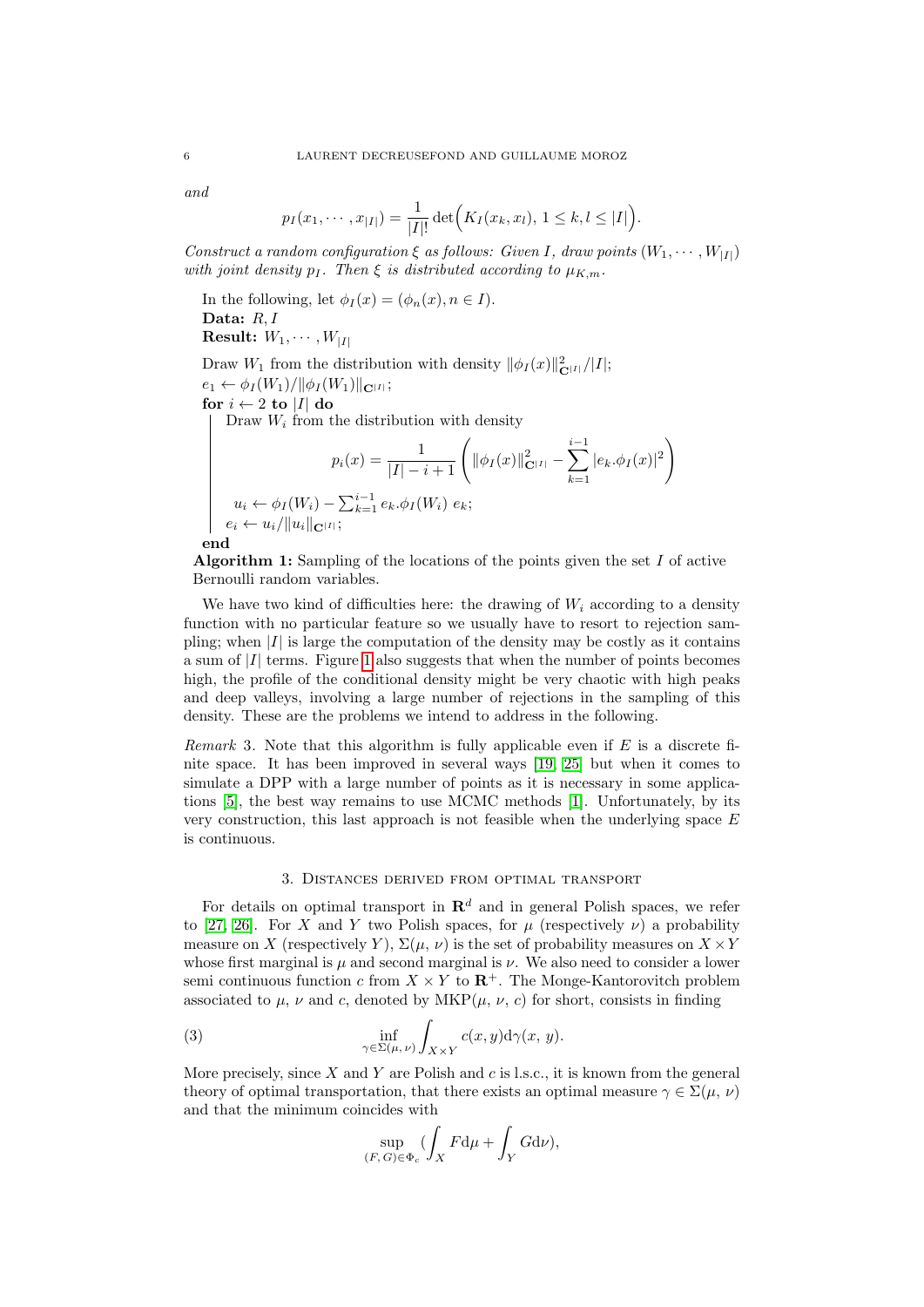where  $(F, G)$  are such that  $F \in L^1(\mathbf{d}\mu)$ ,  $G \in L^1(\mathbf{d}\nu)$  and  $F(x) + G(y) \leq c(x, y)$ . We will denote by  $W_c(\mu, \nu)$  the value of the infimum in (3). In the sequel, we need the following theorem of Brenier:

**Theorem 3.** Let  $c(x,y) = 2^{-1} \|x-y\|^2$  be the Euclidean distance on  $\mathbb{R}^k$  and  $\mu$ ,  $\nu$  two probability measures with finite second moment. If the measure  $\mu$  is absolutely continuous with respect to the Lebesgue measure, there exists a unique optimal measure  $\gamma_{\text{opt}}$  which realizes the minimum in (3). Moreover, there exists a unique function  $\psi : \mathbf{R}^k \to \mathbf{R}$  such that

$$
y = x - \nabla \psi(x), \ \gamma_{opt}\text{-}a.s.
$$

Then, we have

$$
\mathcal{W}_e(\mu,\nu)=\frac{1}{2}\int_{\mathbf{R}^k}\|\nabla\psi\|_{\mathbf{R}^k}^2\,d\mu.
$$

The square root of  $W_e(\mu, \nu)$  defines a distance on  $\mathfrak{M}_1(\mathbf{R}^k)$ , the set of probability measures on  $\mathbb{R}^k$ , called the Wasserstein-2 distance.

For c a distance on  $X = Y$ ,  $W_c$  also defines a distance on  $\mathfrak{M}_1(\mathbf{R}^k)$ , often called Kantorovitch-Rubinstein or Wasserstein-1 distance. It admits the alternative characterization.

**Theorem 4** (See [11]). Let c be a distance on the Polish space  $(X, d_X)$ . For  $\mu$  and  $\mu$  two probability measures on X,

$$
\mathcal{W}_c(\mu, \mu) = \sup_{f \in \text{Lip}_1} \left( \int_X f \, d\mu - \int_X f \, d\nu \right)
$$

where

$$
\text{Lip}_1 = \{ f : X \to \mathbf{R}, \ \forall x, y \in X, |f(x) - f(y)| \le d_X(x, y) \}.
$$

Note that  $d_X$  is the distance which defines the topology of the Polish space X, it may not be identical to c.

The next result is found in [26, Chapter 7].

**Theorem 5.** The topologies induced by  $W_c$  and  $W_e$  on  $\mathfrak{M}_1(\mathbf{R}^k)$  are strictly stronger than the topology of convergence in distribution.

#### 4. Distances between point processes

There are several ways to define a distance between point processes. We here focus on two of them. They are constructed similarly: Choose a cost function  $c$  on  $\mathfrak{N}_E$  and then consider  $\mathcal{W}_c$  defined by the solution of  $\mathrm{MKP}(\mu, \nu, c)$  for  $\mu$  and  $\nu$  two elements of  $\mathfrak{M}_1(\mathfrak{N}_E)$ .

**Definition 7.** Consider dist<sub>TV</sub> the distance in total variation between two configurations (viewed as discrete measures):

$$
dist_{\mathrm{TV}}(\xi, \zeta) = (\xi \Delta \zeta)(E)
$$

where  $\xi\Delta\zeta$  is the symmetric difference between the two sets  $\xi$  and  $\zeta$ , i.e. we count the number of distinct atoms between  $\xi$  and  $\zeta$ . Then, for  $\mu$  and  $\nu$  belonging to  $\mathfrak{M}_1(\mathfrak{N}_E)$ , their Kantorovitch-Rubinstein distance is defined by

$$
\mathcal{W}_{KR}(\mu, \nu) = \inf_{\substack{\text{law}(\xi) = \mu \\ \text{law}(\zeta) = \nu}} \mathbf{E}\left[ (\xi \Delta \zeta)(E) \right]
$$
\n
$$
(4) \qquad \qquad = \sup_{f \in \text{Lip}_1(\mathfrak{N}_E)} \left( \int_{\mathfrak{N}_E} f(\xi) d\mu(\xi) - \int_{\mathfrak{N}_E} f(\zeta) d\nu(\zeta) \right).
$$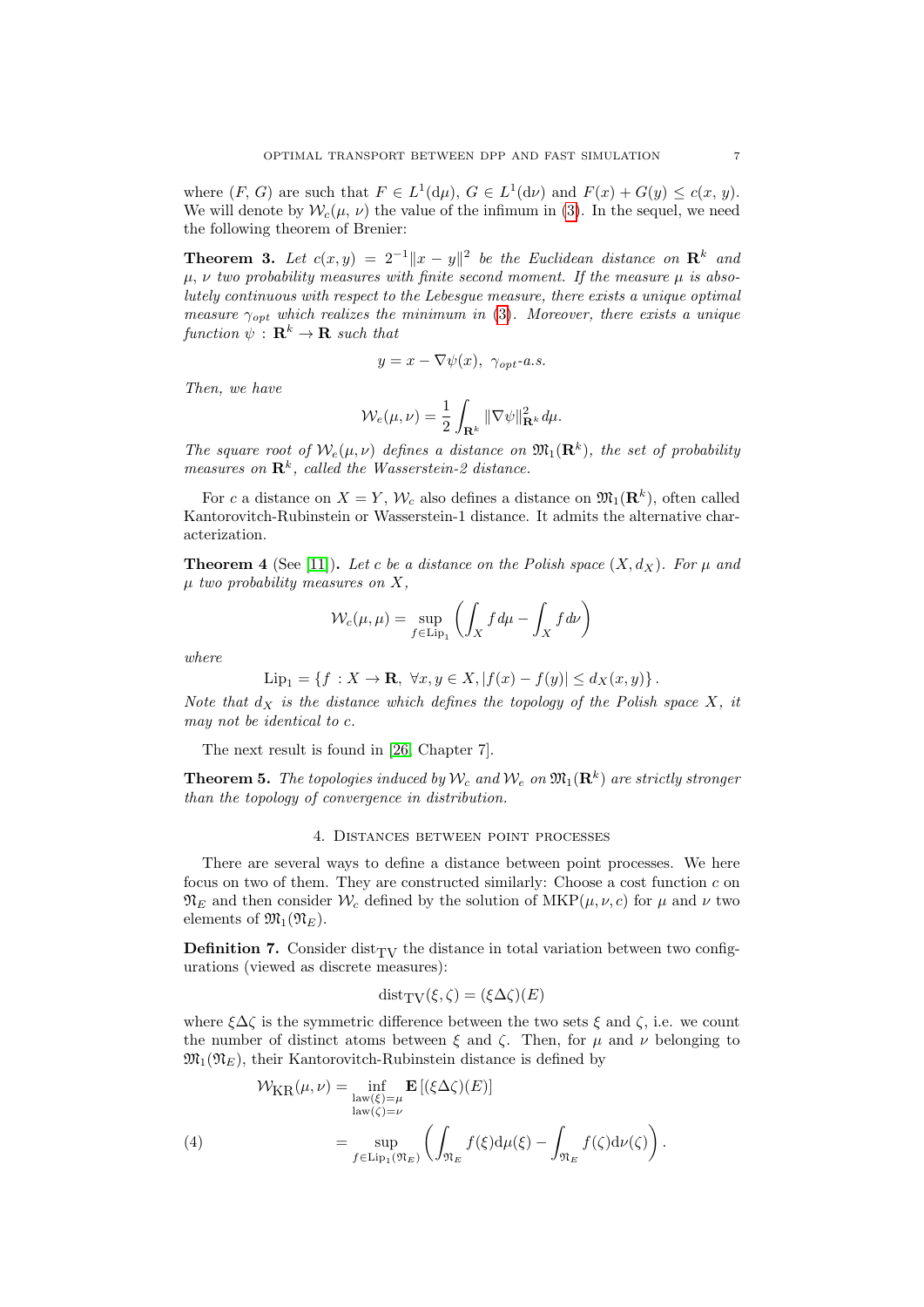Remark 4. For any compact set  $\Lambda \subset E$ , the map

$$
\Xi_{\Lambda}: \mathfrak{N}_E \longrightarrow \mathbf{N}
$$

$$
\xi \longmapsto \xi(\Lambda)
$$

is Lipschitz. Let  $(\mu_n, n \ge 1)$  be a sequence of point processes and denote by  $\xi_n$  and  $\mathfrak{N}_{E}$ -valued random variable whose distribution is  $\mu_n$ . Similarly, for another element  $\nu \in \mathfrak{M}_1(\mathfrak{N}_E)$ , let  $\zeta$  be an  $\mathfrak{N}_E$ -valued random variable whose distribution is  $\nu$ . In view of (4) and Theorem 4, if  $W_{\text{KR}}(\mu_n, \nu)$  tends to zero then for any compact set Λ, the sequence of random variables  $(\xi_n(\Lambda), n \geq 1)$  converges in distribution to  $\zeta(\Lambda)$ .

For the quadratic distance, we first consider, on  $E = \mathbb{R}^k$ , the cost function as  $\rho(x, y) = 2^{-1} \|x - y\|^2$  and we define a cost between configurations (see also [4, 3, 2]) as the 'lifting' of  $\rho$  on  $\mathfrak{N}_E$ :

$$
c(\xi_1, \xi_2) = \inf \left\{ \int \rho(x, y) \, d\beta(x, y), \ \beta \in \Sigma(\xi_1, \xi_2) \right\},\
$$

where  $\Sigma(\xi_1, \xi_2)$  denotes the set of  $\beta \in \mathfrak{N}_{E \times E}$  having marginals  $\xi_1$  and  $\xi_2$ . First remark that when  $\xi_1(E)$  is finite, the cost is finite only if  $\xi_1(E) = \xi_2(E)$ , otherwise  $\Sigma(\xi_1,\xi_2)$  is empty and then, by convention, the cost is infinite. Moreover, the cost is attained at the permutation of  $\{1, \dots, \xi_1(E)\}$  which minimizes the sum of the squared distances:

$$
c(\xi_1, \xi_2) = \frac{1}{2} \min_{\sigma \in \mathfrak{S}_{\xi_1(E)}} \sum_{j=1}^{\xi_1(E)} \|x_i - y_{\sigma(i)}\|^2
$$

where  $\xi_1 = \{x_j, 1 \leq j \leq \xi_1(E)\}\$  and  $\xi_2 = \{y_j, 1 \leq j \leq \xi_1(E)\}\$ . For infinite configurations, it is not immediate that the cost function so defined has the minimum regularity required to consider an optimal transport problem. According to [23], this is indeed true as c is lower semi continuous on  $\mathfrak{N}_E \times \mathfrak{N}_E$ . We can then consider the Monge-Kantorovitch problem  $\text{MKP}(\mu, \nu, c)$  on  $\mathfrak{M}_1(\mathfrak{N}_E)$ . The main theorem of [8] is the following. For  $\Lambda$  a compact subset of E, by definition of locally finite point process, the number of points of  $\xi_{\vert \Lambda}$  is finite hence we can write

$$
\mathfrak{N}_{\Lambda}=\bigcup_{n=0}^{\infty}\mathfrak{N}_{\Lambda}^{(n)}
$$

where

$$
\mathfrak{N}_{\Lambda}^{(n)} = \{ \xi \in \mathfrak{N}_{\Lambda}, \ \xi(\Lambda) = n \}.
$$

**Definition 8.** A probability measure  $\mu$  on  $\mathfrak{N}_E$  is said to be regular whenever it admits Janossy densities of any order.

**Theorem 6.** Let  $\Lambda \subset E$  a compact set. Let  $\mu$  be a regular probability measure on  $\mathfrak{N}_{\Lambda}$  and  $\nu$  be a probability measure on  $\mathfrak{N}_{E}$ . The Monge-Kantorovitch distance, associated to c, between  $\mu$  and  $\nu$  is finite if and only if the following two conditions hold

- (1)  $\mu(\zeta(\Lambda) = n) = \nu(\xi(E) = n) := \mathfrak{c}_n$  for any integer  $n \geq 0$ ,
- (2)  $\sum_{n\geq 1} \mathfrak{c}_n \mathcal{W}_e(\mu_n, \nu_n)$  is finite.

Then, the solution of MKP( $\mu, \nu, c$ ) is attained at a unique point  $\gamma_{opt}$  and there exists a unique map

$$
\varphi : \bigcup_{n=0}^{\infty} \mathfrak{N}_{\Lambda}^{(n)} \longrightarrow \bigcup_{n=0}^{\infty} \mathfrak{N}_{E}^{(n)}
$$

$$
\xi = \{x_1, \dots, x_n\} \longmapsto \{\varphi_n(y; (x_1, \dots, x_n)), y \in \xi\} \in E^n
$$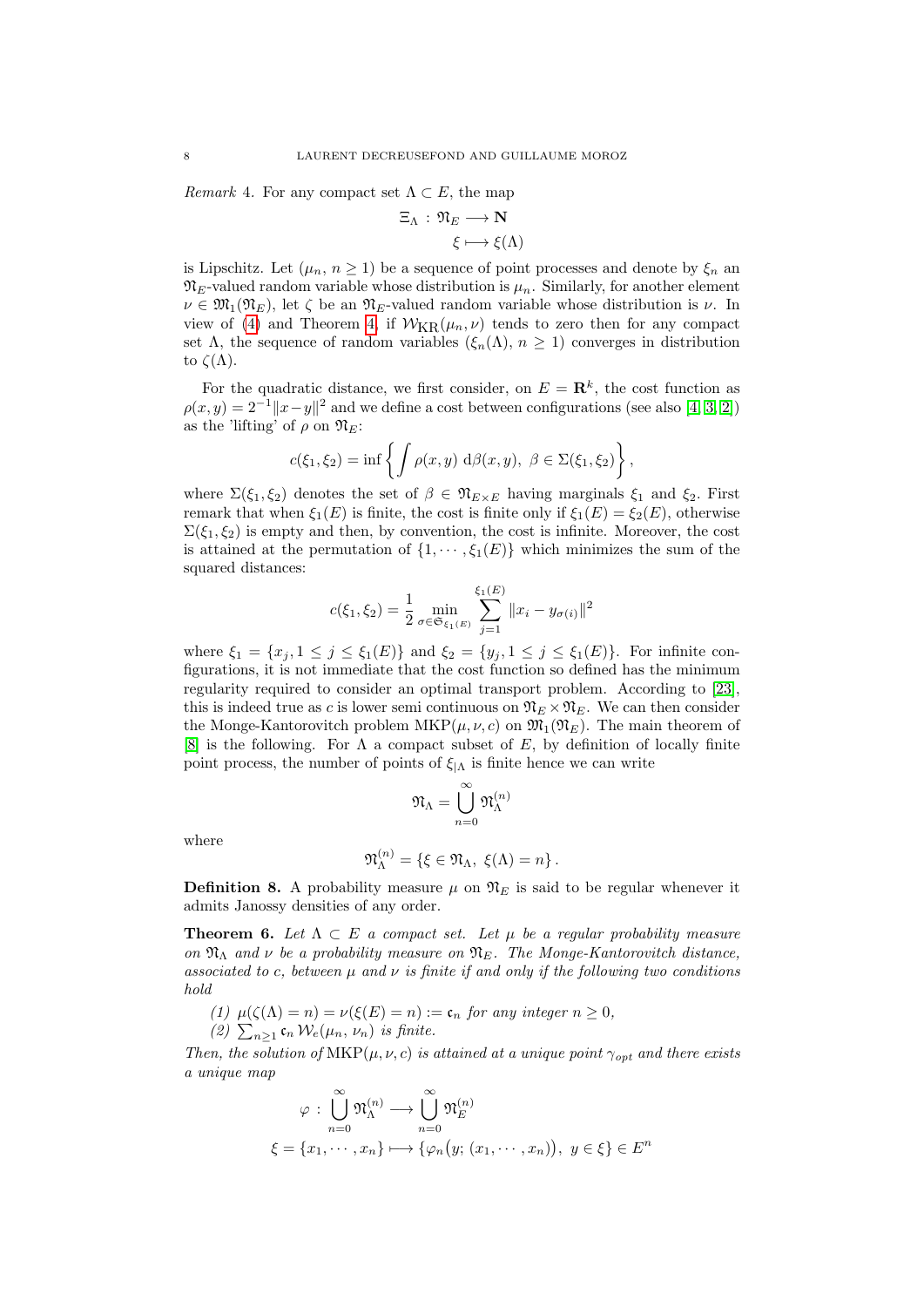such that for  $\xi \in \mathfrak{N}_{\Lambda}^{(n)}$  $\mathcal{L}^{(n)},$ 

$$
\zeta = \sum_{x \in \xi} \varepsilon_{\varphi_n(x,\xi)}, \gamma_{opt}\text{-}a.s.
$$

Moreover,

(5) 
$$
\mathcal{W}_c(\mu,\nu)=\sum_{n\geq 1}\mathfrak{c}_n\mathcal{W}_e(\mu_n,\nu_n).
$$

If v is regular, then for  $y \in \{x_1, \dots, x_n\},\$ 

$$
\varphi_n(y,(x_1,\dots,x_n))=y-\nabla_y\psi_n(x_1,\dots,x_n)
$$

where Id  $-\nabla \psi_n$  is the optimal transportation map between the n-th Janossy normalized densities  $\mathfrak{c}_n^{-1} j_n^{\mu}$  and  $\mathfrak{c}_n^{-1} j_n^{\nu}$ .

This means that whenever the distance between  $\mu$  and  $\nu$  is finite, there exists a strong coupling which works as follows: 1) draw a discrete random variable with the distribution of  $\xi(\Lambda)$ , let  $\iota$  the obtained value 2) draw the points of  $\xi$  according to  $\mu_{\iota}$  and then 3) apply the map  $\varphi_{\iota}(\cdot,\xi)$  to each point of  $\xi$ . The configuration which is obtained is distributed according to  $\nu_{\iota}$ .

It is shown in [8] that for two Poisson point processes of respective intensity  $\sigma_1$ and  $\sigma_2$ , the distance defined above is finite if and only if  $\sigma_1(E) = \sigma_2$  and

$$
\zeta = \sum_{x \in \xi} \varepsilon_{t(x)}, \ \gamma_{\text{opt}}\text{-a.s.}
$$

where t is the optimal transport map between  $\sigma_1$  and  $\sigma_2$  for the Euclidean cost as defined in Theorem 3. Note that the optimal map is a transformation which is applied to each atom irrespectively of the others. In full generality, for non Poisson processes, the amount by which an atom is moved depends on the other locations.

4.1. Distances between DPP. For determinantal point processes, we can evaluate the effect of a modification of the eigenvalues with the Kantorovitch-Rubinstein distance and the effect of a modification of the eigenvectors with the Wasserstein-2 distance.

**Lemma 7.** Let  $\mu$  and  $\nu$  two determinantal point processes with respective kernels  $K_{\mu}$  and  $K_{\nu}$ . Assume that  $K_{\mu}$  and  $K_{\nu}$  are two projection kernels in some Hilbert space  $L^2(m)$  such that  $K_{\mu} = K_{\nu} + L$  where L is another projection kernel and L is orthogonal to  $K_{\nu}$ . Then,

(6) 
$$
W_{KR}(\mu, \nu) \leq range(L).
$$

*Proof.* The hypothesis means that there exists  $(\phi_i, j = 1, \dots, l + n)$  a family of orthonormal functions in  $L^2(m)$  such that

$$
K_{\nu}(x, y) = \sum_{j=1}^{n} \phi_j(x)\phi_j(y)
$$
 and  $L(x, y) = \sum_{j=n+1}^{l} \phi_j(x)\phi_j(y)$ .

Since L is a positive symmetric operator, this exactly means that  $K_{\nu} \prec K_{\mu}$  in the Loewner sense. According to [15], there exists  $\xi', \zeta'$  of respective distribution  $\mu, \nu$ and a point process  $\omega'$  such that

$$
\xi' = \zeta' + \omega' \text{ and } \zeta' \cap \omega' = \emptyset.
$$

This implies that

$$
\xi'\Delta\zeta'(E) = \omega'(E) = l.
$$

According to the first definition of  $W_{\text{KR}}$ , see (4), this implies (6).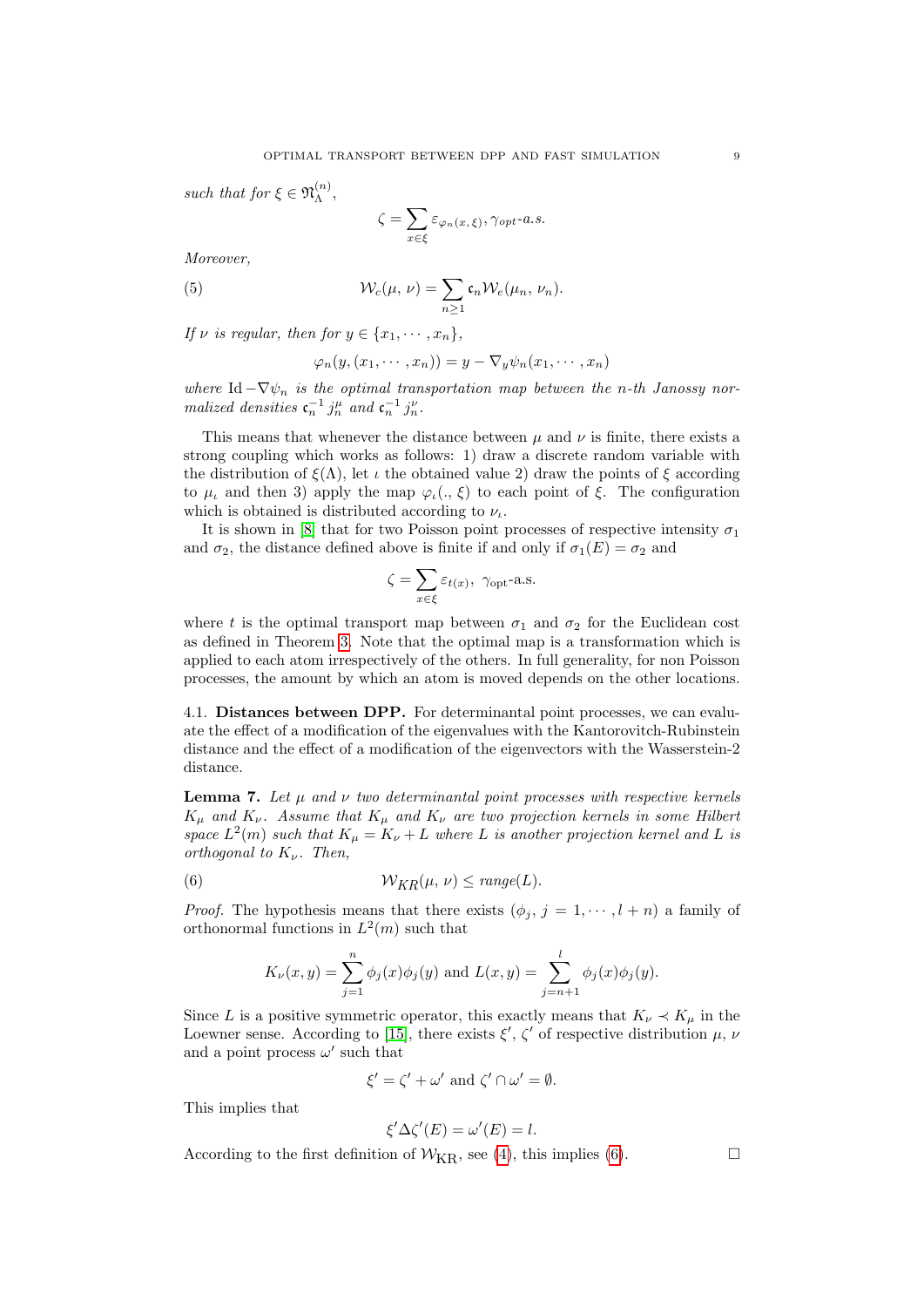**Theorem 8.** Let  $\mu$  (respectively  $\nu$ ) be a determinantal point process of characteristics  $K_{\mu}$  and  $h_{\mu}$  (respectively  $K_{\nu}$  and  $h_{\nu}$ ) on a compact set  $\Lambda \subset \mathbb{R}^{k}$ . Denote by  $(\lambda_n^{\mu}, n \ge 0)$  (respectively  $(\lambda_n^{\nu}, n \ge 0)$ ) the eigenvalues of  $K_{\mu}$  in  $L^2(E, h_{\mu}dx)$  (respectively of  $K_{\nu}$  in  $L^2(E, h_{\nu} dx)$  counted with multiplicity and ranked in decreasing order. Assume that

$$
\lambda_n^{\nu} \le \lambda_n^{\mu}, \ \forall n \ge 0.
$$

Then,

(7) 
$$
\mathcal{W}_{KR}(\mu, \nu) \leq \sum_{n=0}^{\infty} |\lambda_n^{\mu} - \lambda_n^{\nu}|.
$$

*Proof.* We make a coupling of  $(B(\lambda_n^{\mu}), n \ge 0)$  and  $(B(\lambda_n^{\mu}), n \ge 0)$  by using the same sequence of uniform random variables: Let  $(U_n, n \geq 0)$  be a sequence of independent, identically uniformly distributed over [0, 1], random variables, consider

$$
X_n^{\mu} = \mathbf{1}_{\{U_n \leq \lambda_n^{\mu}\}} \text{ and } X_n^{\nu} = \mathbf{1}_{\{U_n \leq \lambda_n^{\nu}\}}.
$$

Note that

(8) 
$$
\mathbf{P}(X_n^{\nu} \neq X_n^{\mu}) = |\lambda_n^{\mu} - \lambda_n^{\nu}|.
$$

Let  $I_{\mu} = \{n \geq 0, X_n^{\mu} = 1\}$  and  $I_{\nu} = \{n \geq 0, X_n^{\nu} = 1\}$ . In view of the hypothesis,  $X^{\nu} \leq X^{\mu}$  hence  $I_{\nu} \subset I_{\mu}$ . Otherwise stated,  $K_{I_{\mu}}$  and  $K_{I_{\nu}}$  are two projection kernels which satisfy the hypothesis of Lemma 7. Hence, there exists a realization  $(\xi, \zeta)$  of  $\Sigma(\mu, \nu)$  given  $I_{\mu}$  and  $I_{\nu}$ , such that

$$
\mathrm{dist}_{\mathrm{TV}}(\xi,\,\zeta)=\sum_{n=0}^\infty\mathbf{1}_{\{X_n^\nu\neq X_n^\mu\}}.
$$

Gluing these realizations together, we get a coupling  $(\xi, \zeta)$  such that

$$
\mathbf{E} \left[ \text{dist}_{\text{TV}}(\xi, \zeta) \right] = \mathbf{E} \left[ \mathbf{E} \left[ \text{dist}_{\text{TV}}(\xi, \zeta) \, | \, I_{\mu}, I_{\nu} \right] \right]
$$
\n
$$
= \mathbf{E} \left[ \sum_{n=0}^{\infty} \mathbf{1}_{\{X_n^{\nu} \neq X_n^{\mu}\}} \right]
$$
\n
$$
= \sum_{n=0}^{\infty} |\lambda_n^{\mu} - \lambda_n^{\nu}|,
$$

according to (8). Since the Kantorovitch-Rubinstein distance is obtained as the infimum over all couplings of the total variation distance between  $\xi$  and  $\zeta$ , this particular construction shows that  $(7)$  holds.

The next corollary is an immediate consequence of the alternative definition of the KR distance on point processes, see Eqn. (4).

**Corollary 9.** With the hypothesis of Theorem 8, let  $\xi$  and  $\zeta$  be random point process of respective distribution  $\mu$  and  $\nu$ . Then, we have that

$$
\sup_{A\subset \Lambda} \text{dist}_{TV}(\xi(A), \, \zeta(A)) \leq \sum_{n=0}^{\infty} |\lambda_n^{\mu} - \lambda_n^{\nu}|.
$$

This means that the Kantorovitch-Rubinstein distance between point processes focuses on the number of atoms in any compact. As we shall see now, the Wasserstein-2 distance evaluates the matching distance between configurations when they have the same cardinality.

**Theorem 10.** Let  $\mu$  (respectively  $\nu$ ) be a determinantal point process of characteristics  $K_{\mu}$  and  $h_{\mu}$  (respectively  $K_{\nu}$  and  $h_{\nu}$ ) on a compact set  $\Lambda \subset \mathbf{R}^{k}$ . The Wasserstein-2 distance between  $\mu$  and  $\nu$  is finite if and only if

$$
sp(K_{\mu}; L^{2}(h_{\mu}dx)) = sp(K_{\nu}; L^{2}(h_{\nu}dx)).
$$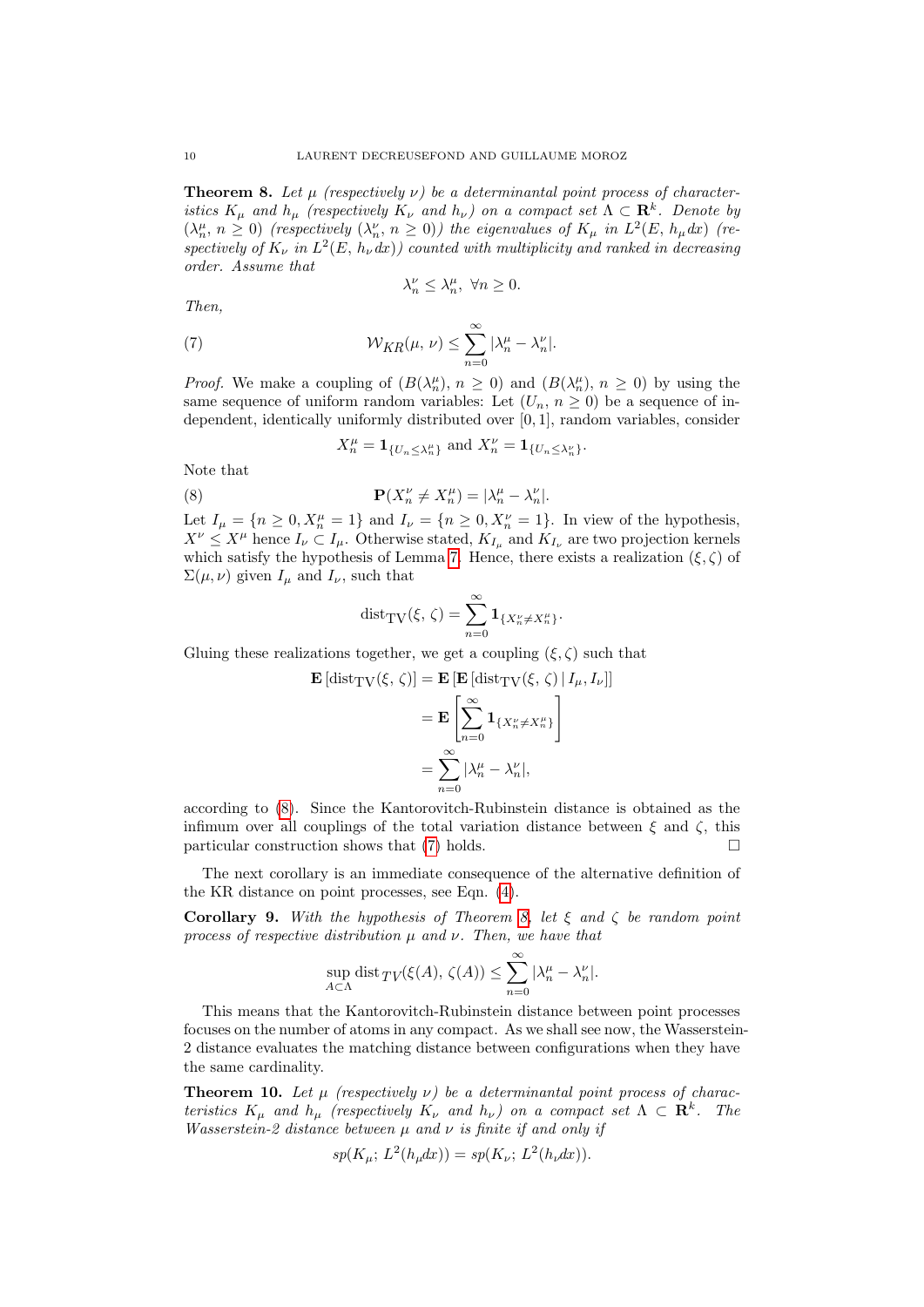Proof of Theorem 10. According to point 1 of Theorem 6, we must first prove the equality of the spectra. We already know that the eigenvalues of both kernels are between 0 and 1, with no other accumulation point than 0. Furthermore, the distribution of  $\zeta(\Lambda)$  is that of the sum of independent Bernoulli random variables of parameters given by the eigenvalues, hence

(9) 
$$
\Phi_{\mu}(z) = \mathbf{E}_{\mu} \left[ z^{\zeta(\Lambda)} \right] = \prod_{\lambda \in \text{sp } K_{\mu}} (1 - \lambda + \lambda z).
$$

The infinite product is convergent since trace  $K_{\mu} = \sum_{\lambda \in \text{sp } K_{\mu}}$  is finite.

If the Wasserstein-2 distance between  $\mu$  and  $\nu$  is finite then  $\Phi_{\mu} = \Phi_{\nu}$ . The zeros of these two holomorphic functions are all greater than 1 and are isolated. Let

 $m(\Phi, r) =$  number of zeros (counted with multiplicity) of  $\Phi$  in  $B(0, r)$ .

By the properties of zeros of holomorphic functions we have

$$
m(\Phi_{\mu}, r) = m(\Phi_{\nu}, r)
$$
 for any  $r \ge 0$ .

Hence,

$$
\left\{\frac{1-\lambda}{\lambda}, \ \lambda \in \mathrm{sp} \, K_{\mu} \right\} = \left\{\frac{1-\lambda}{\lambda}, \ \lambda \in \mathrm{sp} \, K_{\nu} \right\}
$$

and the two spectra must coincide. Now then, by the very definition of  $W_e$ ,

$$
\mathcal{W}_e(\mu_n, \nu_n) \leq \int_{\Lambda} ||x||^2 (\mathrm{d}\mu_n + \mathrm{d}\nu_n) \leq \sup_{x \in \Lambda} ||x||^2 \Big( \mu_n(\Lambda) + \nu_n(\Lambda) \Big).
$$

Thus, we have

$$
\sum_{n\geq 1} \mathcal{W}_e(\mu_n, \nu_n) \ \mu(\zeta(\Lambda) = n) \leq \sup_{x \in \Lambda} ||x||^2 \sum_{n\geq 1} \left(\mu_n(\Lambda) + \nu_n(\Lambda)\right) \mu(\zeta(\Lambda) = n)
$$

$$
= 2 \sup_{x \in \Lambda} ||x||^2 \operatorname{trace} K_{\mu}.
$$

This quantity is finite hence the Wasserstein-2 distance between  $\mu$  and  $\nu$  as soon as the spectra are equal.  $\Box$ 

The next lemma is a straightforward consequence of Lemma 2.

**Lemma 11.** Let  $\mu$  be a determinantal point process of characteristics  $K_{\mu}$  and  $h_{\mu}$ . For I a finite subset, let

$$
c_I = \prod_{i \in I} \lambda_i^{\mu} \prod_{j \in I^c} (1 - \lambda_j^{\mu}),
$$

where the  $\lambda_i^{\mu}$ 's are the eigenvalues of  $K_{\mu}$ . Then, its n-th Janossy density is given by

$$
j_n^{\mu}(x_1,\dots,x_n) = \sum_{\substack{I \subset \mathbf{N} \\ |I|=n}} c_I p_I(x_1,\dots,x_n).
$$

This means that given  $\zeta(E) = n$ , the points are distributed according to the probability measure:

$$
\mathfrak{p}_n^{\mu} : (x_1, \cdots, x_n) \longmapsto \mathfrak{c}_n^{-1} \sum_{\substack{I \subset \mathbf{N} \\ |I| = n}} c_I p_I(x_1, \cdots, x_n) \text{ where } \mathfrak{c}_n = \sum_{\substack{I \subset \mathbf{N} \\ |I| = n}} c_I.
$$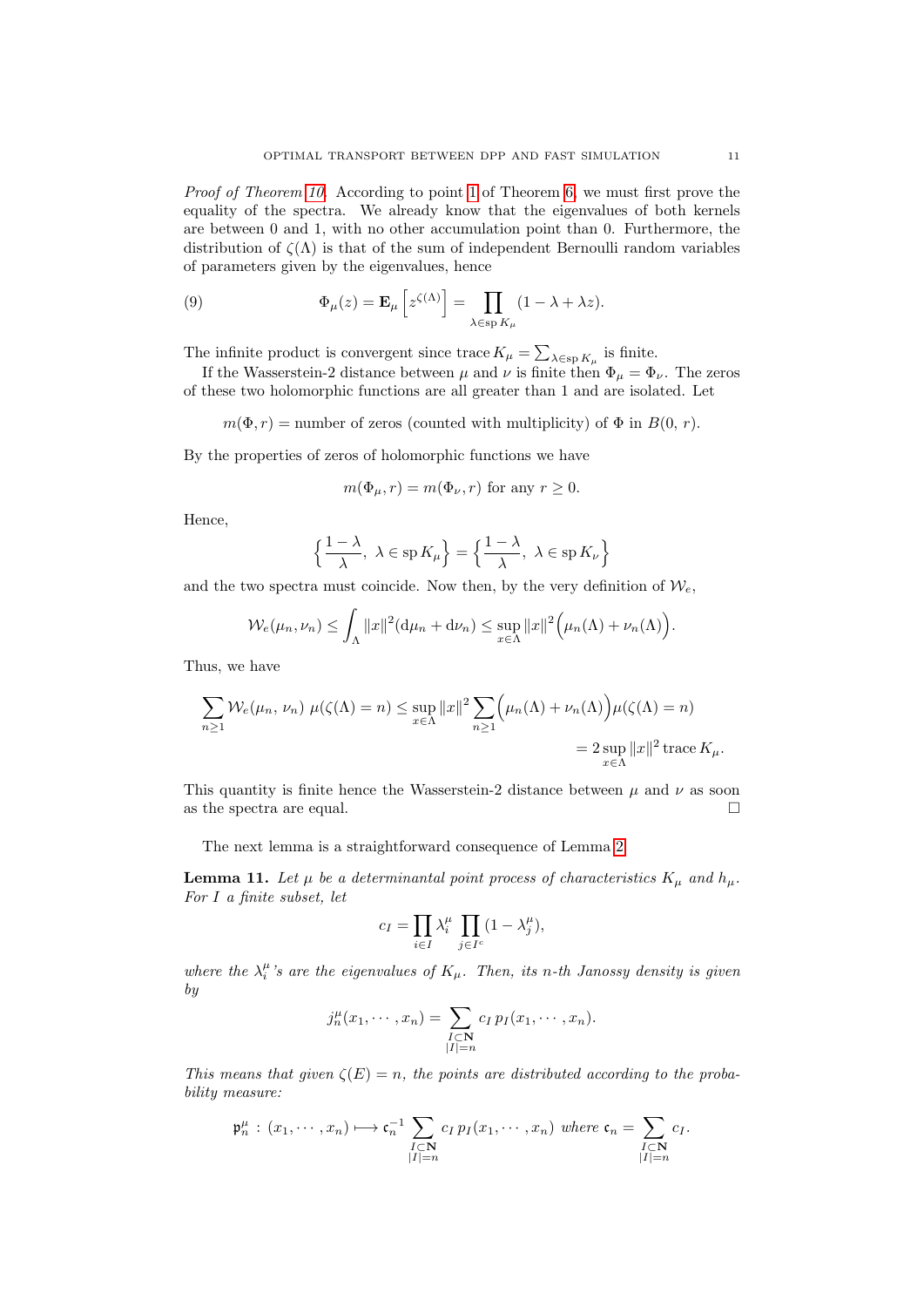*Proof.* Consider that  $\xi$  is constructed with Algorithm 1 and denote by  $I_{\xi}$  the set of indices of the Bernoulli random variables which are equal to 1 for the drawing of  $\xi$ . For any bounded  $f: \mathfrak{N}_E^f \to \mathbf{R}$ ,

$$
\mathbf{E}[f(\xi)] = f(\emptyset) + \sum_{n=1}^{\infty} \mathbf{E}[f(\xi)1_{\{\xi(E)=n\}}] \n= f(\emptyset) + \sum_{n=1}^{\infty} \sum_{\substack{J \subset \mathbf{N} \\ |J| = n}} \mathbf{E}[f(\xi) | I_{\xi} = J] c_J \n= f(\emptyset) + \sum_{n=1}^{\infty} \sum_{\substack{J \subset \mathbf{N} \\ |J| = n}} c_J \int_{E^n} f(x_1, \dots, x_n) p_J(x_1, \dots, x_n) dx_1 \dots dx_n \n= f(\emptyset) + \sum_{n=1}^{\infty} c_n \int_{E^n} f(x_1, \dots, x_n) \mathfrak{p}_n^{\mu}(x_1, \dots, x_n) dx_1 \dots dx_n.
$$

The result follows by identification with  $(1)$ .

Then, Theorem 6 applies as follows.

**Theorem 12.** Suppose that the hypothesis of Theorem 10 hold. Let Id  $-\nabla \psi_n$  be the optimal transport map between  $\mathfrak{p}_n^{\mu}$  and  $\mathfrak{p}_n^{\nu}$ . Then, the optimal coupling is given by the following rule: For  $\xi$  such that  $\xi(E) = n$ , it is coupled with  $\zeta$  the configuration with n atoms described by

$$
\zeta = \sum_{x \in \xi} \varepsilon_{x - \nabla_x \psi_n(\xi)}.
$$

Furthermore,

$$
\mathcal{W}_c(\mu,\nu) = \sum_{n=1}^{\infty} \mathfrak{c}_n \,\mathcal{W}_e(\mathfrak{p}_n^{\mu},\,\mathfrak{p}_n^{\nu})
$$
  
= 
$$
\frac{1}{2} \sum_{n=1}^{\infty} \int_{E^n} ||\nabla \psi_n(x_1,\cdots,x_n)||_{E^n}^2 \, j_n^{\mu}(x_1,\cdots,x_n) dx_1 \cdots dx_n.
$$

Theorems 10 and 12 mean that two determinantal point processes are strongly coupled when and only when their eigenvalues are identical. Moreover, the eigenvalues also control the convex combination of the densities of the projection DPP which appear in the Janossy densities.

4.2. Determinantal projection processes. Recall from Definition 6 that a projection DPP has a spectrum reduced to  $\{1\}$ . When it is of finite rank  $M$ , almost all its configurations have  $M$  points distributed according to the density

(10) 
$$
p_{\phi}(x_1, \cdots, x_M) = \frac{1}{M!} \det \Big( K_{\phi}(x_i, x_j), 1 \leq i, j \leq M \Big).
$$

Theorem 12 cannot be used as is since projection DPPs do not possess Janossy densities. However, the initial definition of  $\mathcal{W}_c$  can still be used.

**Theorem 13.** Let  $\psi = (\psi_j, 1 \leq j \leq M)$  and  $\psi = (\psi_j, 1 \leq j \leq M)$  two orthonormal families of  $L^2(E; m)$ . Let  $\mu_{\psi}$  and  $\mu_{\phi}$  the two projection DPP associated to these families. Then,

$$
\mathcal{W}_c(\mu_\psi, \mu_\phi) \leq \inf_{\sigma \in \mathfrak{S}_M} \sum_{j=1}^M \mathcal{W}_e(|\psi_j|^2 dm, |\phi_{\sigma(j)}|^2 dm).
$$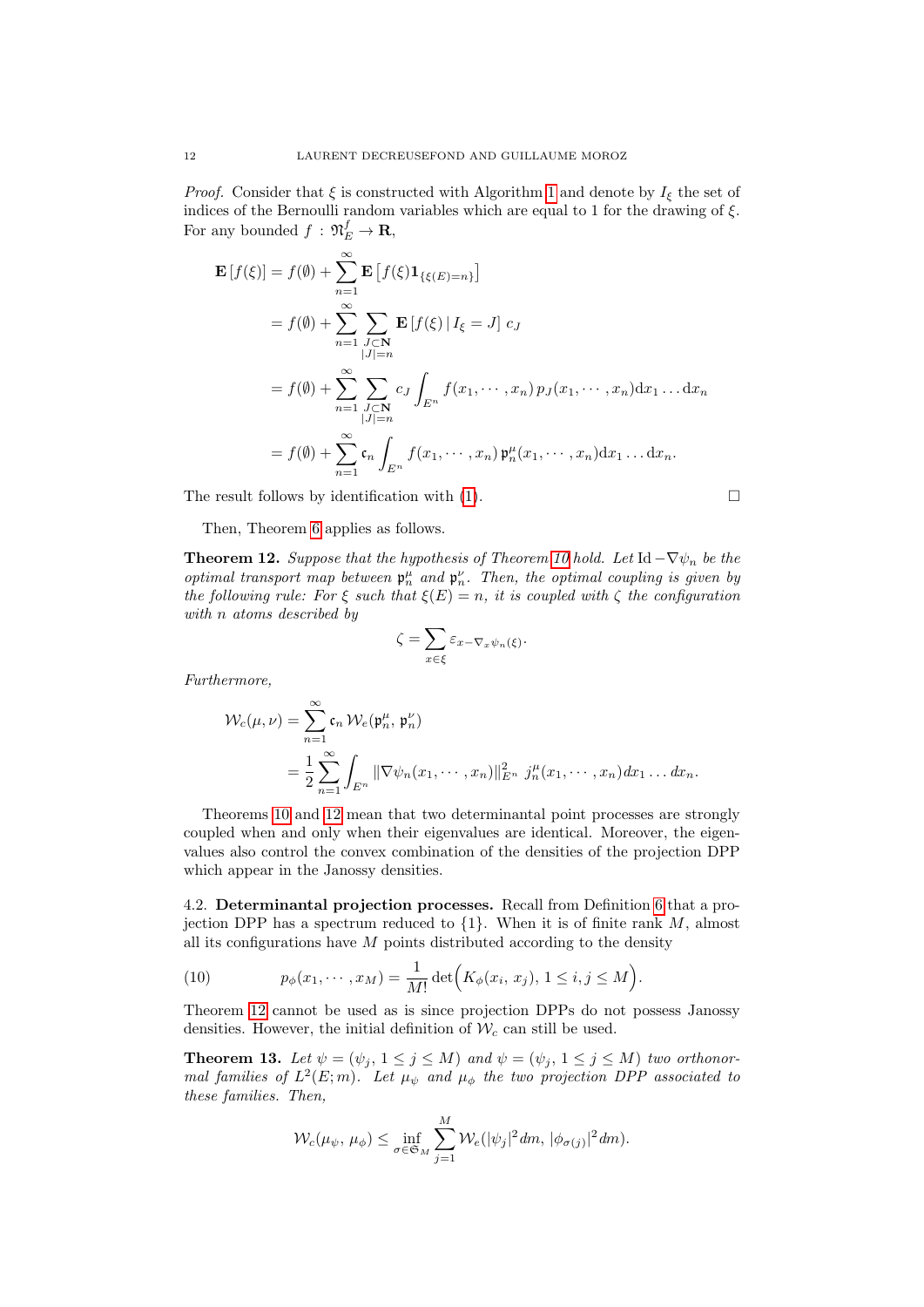*Proof.* We know that the points of  $\mu_{\psi}$  (respectively  $\mu_{\phi}$ ) are distributed according to  $p_{\psi}$  (respectively  $p_{\phi}$ ) given by (10). Let  $\gamma$  be a probability measure on  $E^M \times E^M$ whose marginals are  $p_{\psi}$ dm and  $p_{\phi}$ dm. We know that

$$
\mathcal{W}_c(\mu_{\psi}, \mu_{\phi}) = \int_{E^M \times E^M} \inf_{\sigma \in \mathfrak{S}_M} \sum_{j=1}^M |x_j - y_{\sigma(j)}|_E^2 \, d\gamma(x_1, \cdots, x_M, y_1, \cdots, y_M) \n\le \sum_{j=1}^M \int_{E^M \times E^M} |x_j - y_j|_E^2 \, d\gamma(x_1, \cdots, x_M, y_1, \cdots, y_M).
$$

We know from Algorithm 1, that the marginal distribution a single atom of  $\mu_{\psi}$  has distribution

$$
d\mu_{\psi}^{1}(x) = \frac{1}{M} \sum_{j=1}^{M} |\psi_{j}(x)|^{2} dm(x).
$$

Since  $p_{\psi}$  and  $p_{\phi}$  are both invariant with respect to permutations, we obtain

$$
\mathcal{W}_c(\mu_{\psi}, \mu_{\phi}) \le M \int_{E \times E} |x_1 - y_1|_E^2 d\gamma(x_1, \cdots, x_M, y_1, \cdots, y_M) \le M \mathcal{W}_e(\mu_{\psi}^1, \mu_{\phi}^1).
$$

If  $\gamma_i^1$  is a coupling between  $|\psi_i|^2 dm$  and  $|\phi_i|^2 dm$  then  $M^{-1} \sum_{i=1}^M \gamma_i^1$  is a coupling between  $\mu_{\psi}^{1}$  and  $\mu_{\phi}^{1}$ . Hence,

$$
\mathcal{W}_c(\mu_{\psi}, \mu_{\phi}) \le \sum_{j=1}^M \int_{E \times E} |x_1 - y_1|^2 \mathrm{d} \gamma_j^1(x_1, y_1)
$$
  

$$
\le \sum_{j=1}^M \mathcal{W}_e(|\psi_j|^2 \mathrm{d} m, |\phi_j|^2 \mathrm{d} m).
$$

Since we can order the elements of the family  $\psi$  and  $\phi$  in any order, the result follows.

### 5. Simulation

As mentioned previously, implementing Algorithm 1 using rejection sampling involves too many rejections which prevents the algorithm to work for more than 1 000 points. In this section, we will show that we can generate 10 000 points for the Ginibre point process on a compact disc using inverse transform sampling and approximation of the kernel.

In this section, we will consider Ginibre point processes but our reasoning could be applied to any rotational invariant determinantal process like the polyanalytic ensembles [16, 13] or the Bergman process [17]. For these processes, it is relatively easy to compute the eigenvalues and the eigenfunctions of the kernel of their restriction to a ball centered at the origin. For the Ginibre process, which will be our toy model, its restriction to  $B_R$ , denoted by  $\mathfrak{G}^R$ , has a kernel of the form

$$
K_N^R(x, y) = \sum_{n=0}^{\infty} \lambda_n^R \phi_n^R(x) \overline{\phi_n^R(y)}
$$

where [9]

$$
\lambda_n^R = \frac{\gamma(n+1, R^2)}{n!} \n\phi_n^R(x) = \frac{1}{\sqrt{\pi \gamma(n+1, R^2)}} x^n e^{-|x|^2/2},
$$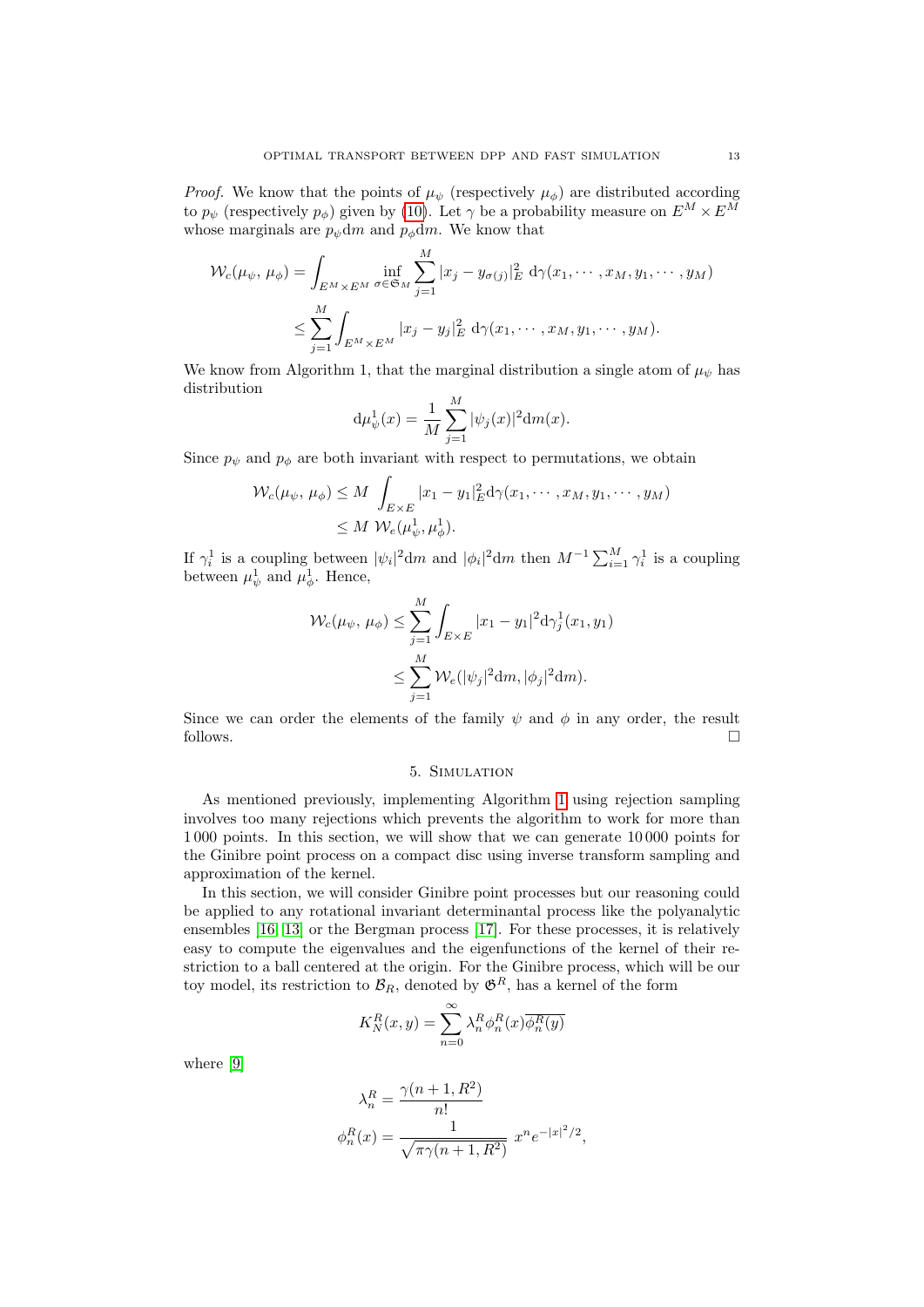with  $\gamma(n,r)$  is the lower incomplete gamma function. We denote by the  $\mathfrak{G}^R_N$  the process whose kernel is the truncation of  $K_R$  to its first N components:

$$
K_N^R(x, y) = \sum_{n=0}^{N-1} \lambda_n^R \phi_n^R(x) \overline{\phi_n^R(y)}
$$

The strict application of Algorithm 1 for the simulation of  $\mathfrak{G}^R$ , requires to compute all the quantities of the form

$$
\lambda_n^R \prod_{k=n+1}^\infty (1-\lambda_k^R)
$$

to determine which Bernoulli random variables are active. Strictly speaking, this is unfeasible. However, it is a well known observation that the number of points of  $\mathfrak{G}^R$  is about  $R^2$ . So it is likely that  $\mathfrak{G}^R$  and  $\mathfrak{G}^R_{N_R}$  should be *close* for  $N_R$  close to  $R^2$ . This is what proves the next theorem.

**Theorem 14.** Let  $c > 0$  and  $N_R = (R + c)^2$ . For  $R > c$ , we have

$$
\mathcal{W}_{KR}(\mathfrak{G}^R, \mathfrak{G}^R_{N_R}) \leq \sqrt{\frac{2}{\pi}} Re^{-c^2}.
$$

Actually, the proof says that with high probability,  $\mathfrak{G}^R$  and  $\mathfrak{G}^R_{N_R}$  do coincide.

*Proof.* First, using the integral expression  $\gamma(j, x) = \int_{t=0}^{x} t^{j-1} e^{-t} dt$ , observe that  $\sum_{j=1}^{\infty} \frac{\gamma(j,x)}{\Gamma(j)} = x$ . Then, using the formula  $\gamma(n+1,x) = n\gamma(n,x) - x^n e^{-x}$ , we have by induction:

$$
\sum_{j=n+1}^{\infty} \frac{\gamma(j,x)}{\Gamma(j)} = \frac{x^n e^{-x} - (n-x)\gamma(n,x)}{\Gamma(n)}.
$$

For  $n = (R + c)^2$  and  $x = R^2$ , this implies:

$$
\sum_{j \ge (R+c)^2} \lambda_j^R \le (R+c)^2 \frac{R^{2(R+c)^2} e^{-R^2}}{(R+c)^2!}
$$

Using the bound  $n! \geq \sqrt{2\pi n} \left(\frac{n}{e}\right)^n$ 

$$
\sum_{j \ge (R+c)^2} \lambda_j^R \le \frac{R+c}{\sqrt{2\pi}} \frac{R^{2(R+c)^2} e^{(R+c)^2 - R^2}}{(R+c)^{2(R+c)^2}}
$$
  

$$
\le \frac{R+c}{\sqrt{2\pi}} e^{(R+c)^2 - R^2 - 2(R+c)^2 \log(1+\frac{c}{R})}
$$
  

$$
\le \frac{R+c}{\sqrt{2\pi}} e^{(R+c)^2 - R^2 - 2(R+c)^2 \frac{\frac{c}{R}}{1+\frac{c}{R}}}
$$
  

$$
\le \frac{R+c}{\sqrt{2\pi}} e^{-c^2}
$$

Since  $R > c$ , the proof is complete.

As a corollary of the previous proof, we have

(11) 
$$
\mathbf{P}(\exists n \ge (R+c)^2, \text{Ber}(\lambda_n^R) = 1) \le \sum_{n \ge (R+c)^2} \lambda_n^R \le \kappa R e^{-c^2}
$$

for R large enough. This means that the number of active Bernoulli random variables in Algorithm 1 is less than  $(R+c)^2$  with high probability. We can also provide a lower bound on the cardinality of I.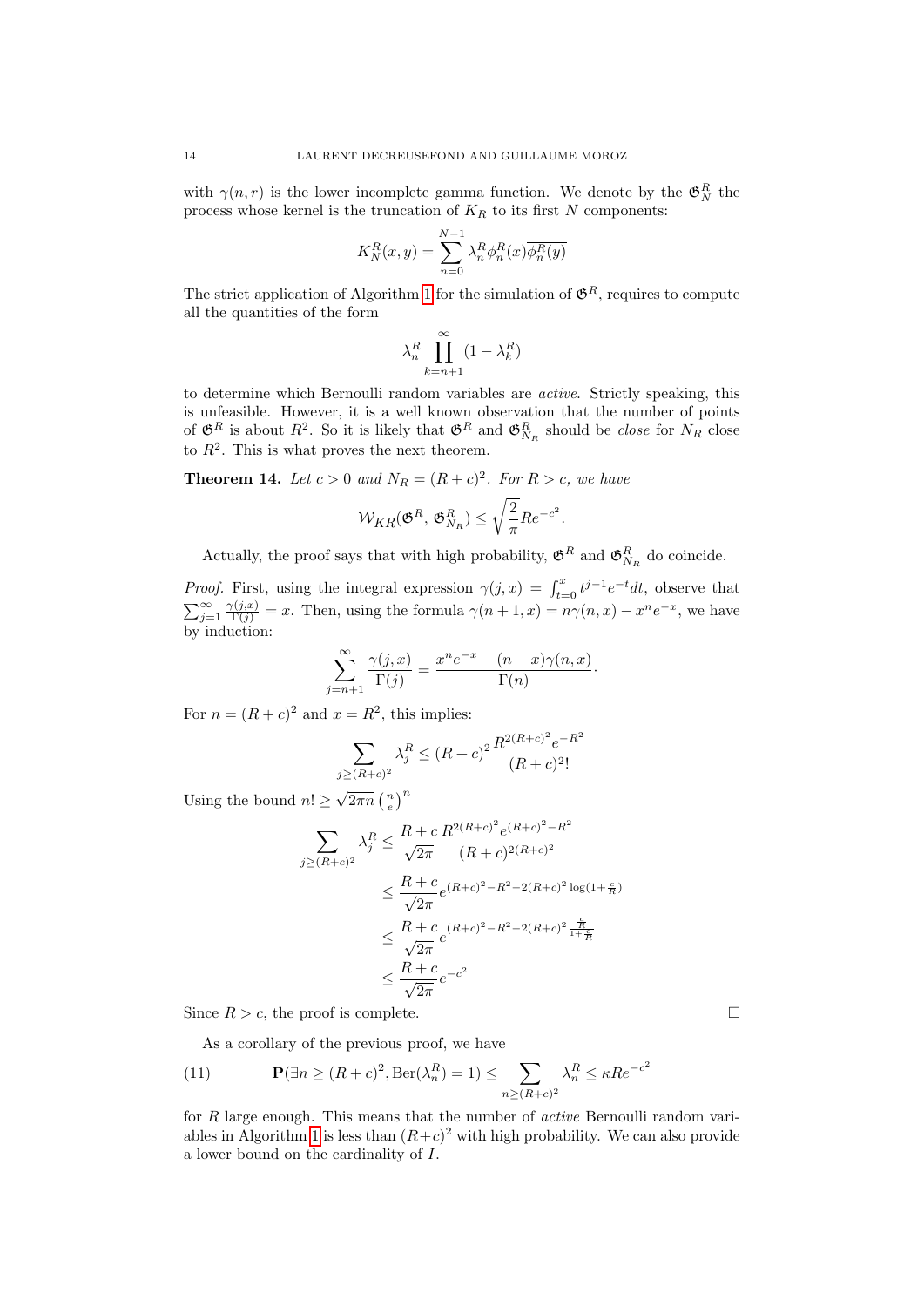Lemma 15. For any  $R > c > 0$ ,

$$
\mathbf{P}(card(I) < (R-c)^2) \le \frac{1}{\sqrt{2\pi}} Re^{-c^2}.
$$

Proof. As in the previous proof, we will reduce the problem to bound a sum of reduced incomplete gamma functions.

$$
\mathbf{P}(\text{card}(I) < (R - c)^2) = 1 - \mathbf{P}(\text{card}(I) \ge (R - c)^2) \\
 \le 1 - \prod_{0 \le j < \lfloor (R - c)^2 \rfloor} \mathbf{P}(Ber(\lambda_j^R) = 1) \\
 \le \sum_{0 \le j < \lfloor (R - c)^2 \rfloor} \frac{(1 - \mathbf{P}(Ber(\lambda_j^R) = 1))}{\Gamma(j)} \\
 \le \sum_{1 \le j \le \lfloor (R - c)^2 \rfloor} \frac{\Gamma(j, R^2)}{\Gamma(j)}.
$$

Using the formula  $\Gamma(n+1, x) = n\Gamma(n, x) + x^n e^{-x}$ , we have by induction:

$$
\sum_{j=1}^{n} \frac{\Gamma(j,x)}{\Gamma(j)} = \frac{x^{n}e^{-x} - (x-n)\Gamma(n,x)}{\Gamma(n)}.
$$

For  $n = \lfloor (R - c)^2 \rfloor$  and  $x = R^2$ , this implies:

$$
\mathbf{P}(\text{card}(I) < (R-c)^2) \le (R-c)^2 \frac{R^{2(R-c)^2} e^{-R^2}}{(R-c)^2!}.
$$

2

Using Stirling formula

$$
\mathbf{P}(\text{card}(I) < (R-c)^2) \le \frac{R-c}{\sqrt{2\pi}} \frac{R^{2(R-c)^2} e^{(R-c)^2 - R^2}}{(R-c)^{2(R-c)^2}} \\
\le \frac{R-c}{\sqrt{2\pi}} e^{(R-c)^2 - R^2 - 2(R-c)^2 \log(1 - \frac{c}{R})} \\
\le \frac{R-c}{\sqrt{2\pi}} e^{(R-c)^2 - R^2 + 2(R-c)^2 \frac{\frac{c}{R}}{1 - \frac{c}{R}}} \\
\le \frac{R-c}{\sqrt{2\pi}} e^{-c^2}.
$$

The proof is thus complete.

The combination of Lemma 15 and  $(11)$  shows that the cardinality of  $I$  is of the order of  $R^2$  with high probability.

5.1. Inverse transform sampling. The next step of the algorithm is to draw the points according to a density given by a determinant. Since we do not have explicit expression of the inverse cumulative function of these densities, we have to resort to rejection sampling. Fortunately, even it has not been noticed to the best of our knowledge, the particular form of the eigenfunctions of the Ginibre like processes is prone to the simulation of modulus and arguments by inverting their respective cumulative distribution function. This new approach is summarized in Algorithm 2.

**Lemma 16** (Simulation of the modules). Let  $p(z) = \sum_{i \in I} a_i z^{n_i} f_i(|z|)$  and

$$
P(r) = \int_{\rho=0}^{r} \int_{\theta=0}^{2\pi} |p(\rho e^{j\theta})|^2 \rho \, d\rho \, d\theta
$$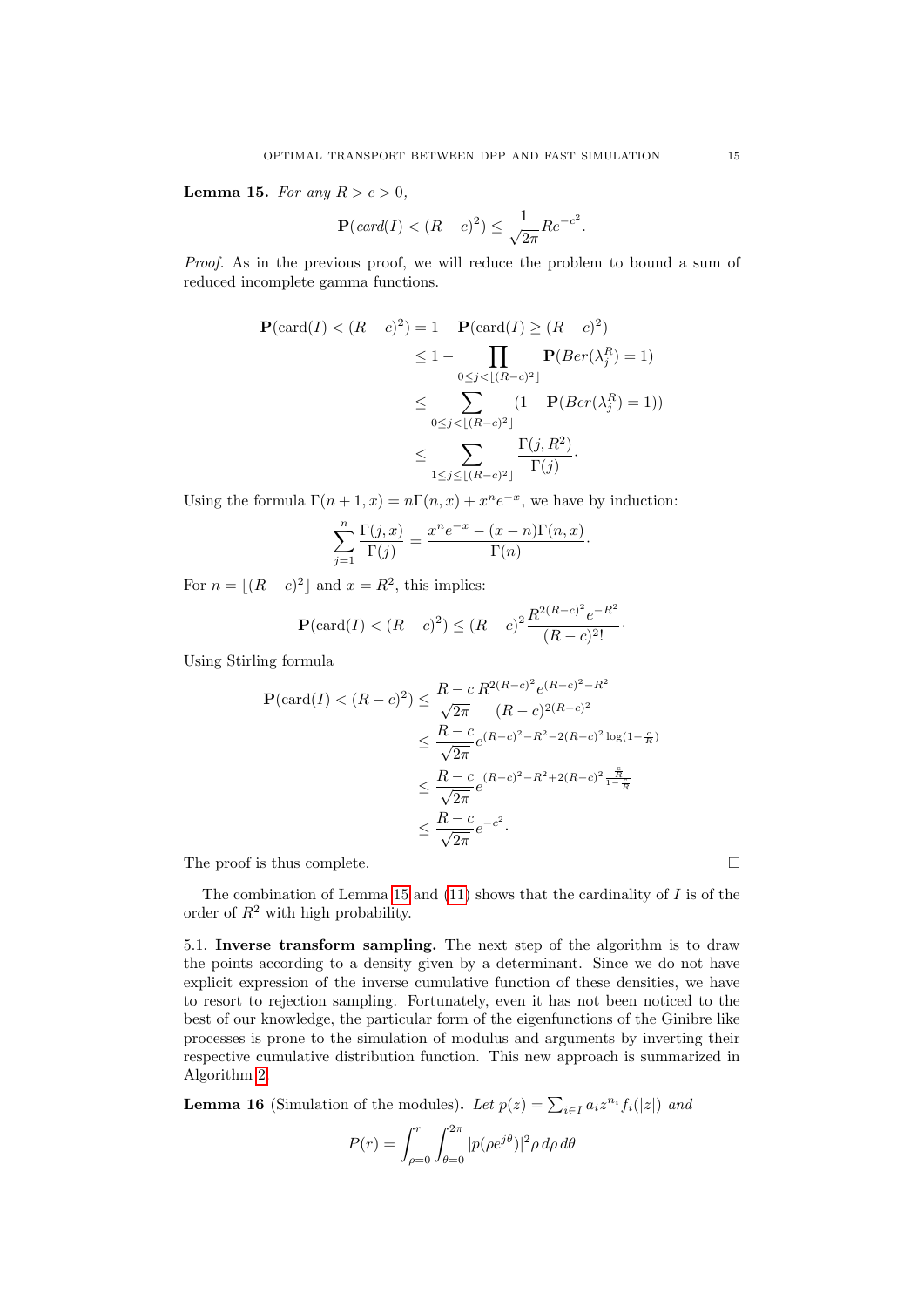The following equality holds:

$$
P(r) = \sum_{i \in I} |a_i|^2 F_i(r^2)
$$

where

$$
F_i(r^2) = \int_{\rho=0}^{r^2} \pi \rho^{n_i} f_i^2(\sqrt{\rho}) d\rho.
$$

Given a sequence of complex numbers  $W_{\ell}$  for  $\ell$  from 1 to |I|, we denote by  $e_{\ell}$  the orthonormal vectors obtained by Gram-Schmidt orthonormalization of the vectors  $\phi_I^R(W_\ell)$ . Let also  $M_\ell \subset \mathbb{R}^{|I|}$  be the vector  $(|e_{\ell,i}|^2)_{i\in I}$  where  $e_{\ell,i}$  is the coordinate of index i of  $e_\ell$ . Moreover, let  $U_F(r) = (F_i(r))_{i\in I}$ . Finally, let  $U_i$  be the sequence of vectors defined by induction with  $U_1 = (1)_{i \in I}$  and  $U_{i+1} = U_i - M_i$ . Then drawing the module of  $W_i$  in Algorithm 1 is reduced to sampling uniformly  $c_i$  in  $[0,1]$  and solving the equation:

(12) 
$$
c_i = \frac{1}{|I| - i + 1} U_i \cdot U_F(r).
$$

Knowing  $U_i$ , we can compute  $U_{i+1}$  in  $O(|I|)$  arithmetic operations. Using a dichotomy approach, Equation (12) can be solved with precision  $\varepsilon$  using  $O(|I|\log \varepsilon)$ evaluation of the  $F_i$ .

Given the moduli, we can now simulate the arguments.

**Lemma 17** (Simulation of the arguments). Let  $p = \sum_{i \in I} a_i z^{n_i} f_i(|z|)$  and

$$
Q(r,\alpha) = \int_{\theta=0}^{\alpha} |p(re^{i\theta})|^2 r d\theta
$$

Then Q can be rewritten as a sum of  $|I|^2$  terms:

$$
Q(r,\alpha) = \sum_{i,k \in I} a_i \overline{a_k} G_{i,k}(r,\alpha)
$$

where 
$$
G_{i,k}(r,\alpha) = \begin{cases} rg_i(r)g_k(r)\frac{e^{j(n_i-n_k)\alpha}-1}{j(n_i-n_k)} & \text{if } i \neq j \ q_i^2(r)\alpha & \text{if } i = k \end{cases}
$$
 and  $g_i(r) = r^{n_i}f_i(r)$ .

Similarly to the simulation of the modules, for  $\ell$  from 1 to |I|, let  $A_{\ell} \subset \mathbb{C}^{|I|^2}$  be the vector  $(e_{\ell,i}\overline{e_{\ell,k}})_{i,k\in I}$ . Let  $V_G(r,\alpha) = (G_{i,k}(r,\alpha))_{i,k\in I}$ . Let  $(V_i)_{i=1...|I|-1}$  be the sequence of vectors defined by recurrence with  $V_1 = (\mathbb{1}_{i=k})_{i,k\in I}$  and  $V_{i+1} = V_i - A_i$ . Drawing the argument of  $W_i$  in Algorithm 1 is now reduced to sampling uniformly  $c_i$  in [0, 1] and solving the equation:

(13) 
$$
c_i = \frac{1}{V_i \cdot V_G(r, 2\pi)} V_i \cdot V_G(r, \alpha).
$$

Computing  $V_{i+1}$  from  $V_i$  requires  $O(|I|^2)$  arithmetic operations. Then, for fixed r, Equation (13) can be solved up to precision  $\varepsilon$  in  $O(|I|^2 + |I|\log \varepsilon)$  arithmetic operations and evaluations of the  $f_i$ , using a dichotomy approach.

The total cost of sampling the  $W_i$  with this approach is  $O(|I|^3 + |I|^2 \log \varepsilon)$  operations. We will see in the next section how we can reduce this complexity using an approximation of the eigenfunctions.

Gathering the results of this section, we get in Algorithm 2 an efficient method to sample points from a symmetric projection point process.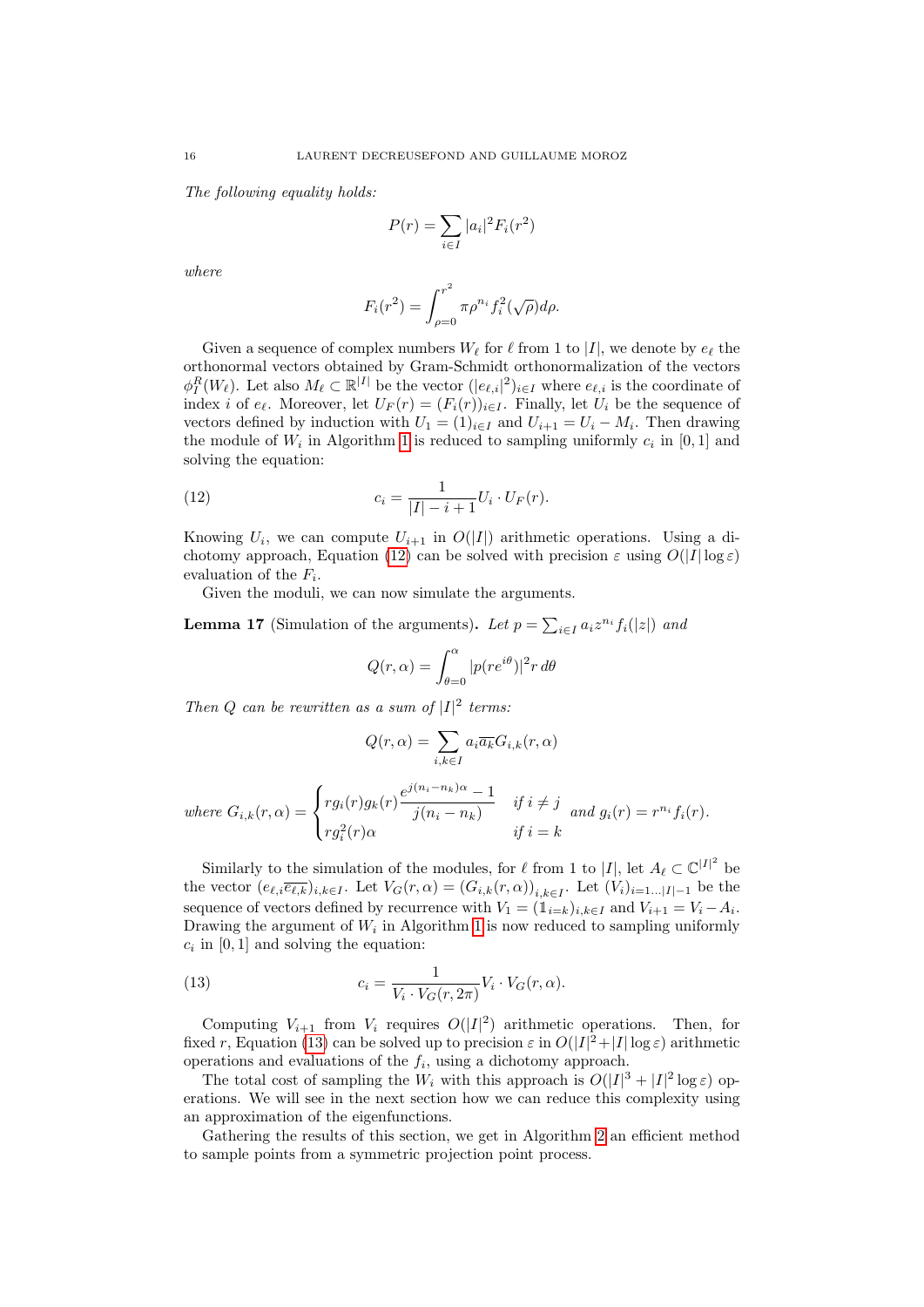## Data: R.I. **Result:**  $W_1, \cdots, W_{|I|}$ Draw  $W_1$  from the distribution with density  $\|\phi_I(x)\|_{\mathbf{C}^{|I|}}^2/|I|;$  $e_1 \leftarrow \phi_I(W_1)/\|\phi_I(W_1)\|_{\mathbf{C}^{|I|}};$  $U_1 = (1)_{i \in I};$  $V_1 = (\mathbb{1}_{i=k})_{i,k \in I};$ for  $i \leftarrow 2$  to |I| do A. Update vectors  $U_i$  and  $V_i$  for next point simulation  $M_i \leftarrow (|e_{i,\ell}|^2|)_{\ell \in I};$  $A_i \leftarrow (e_{i,k}\overline{e_{i,\ell}})_{k,\ell \in I};$  $U_i \leftarrow U_{i-1} - M_i;$  $V_i \leftarrow V_{i-1} - A_i;$ B. Draw point  $W_i$ Draw  $c_i$  from the uniform distribution in the interval  $[0, 1]$ ;  $r_i \leftarrow$  solution of  $c_i = \frac{1}{|I| - i + 1} U_i \cdot U_F(r);$ Draw  $d_i$  from the uniform distribution in the interval  $[0, 1]$ ;  $\alpha_i \leftarrow$  solution of  $d_i = \frac{1}{V_i \cdot V_G(r_i, 2\pi)} V_i \cdot V_G(r_i, \alpha);$  $W_i \leftarrow r_i e^{i\alpha_i};$ C. Compute new vector  $e_i$  $u_i \leftarrow \phi_I(W_i) - \sum_{k=1}^{i-1} e_k \phi_I(W_i) e_k;$  $e_i \leftarrow u_i/\Vert u_i \Vert_{\mathbf{C}^{\vert I \vert}};$ end

Algorithm 2: Simulation of a compact symmetric projection point process restricted to the disc  $\mathcal{B}_R$ 

5.2. Compact Ginibre and approximation. Using Theorem 13 with a wellchosen approximation, we will show that we can reduce in Algorithm 2 the complexity of steps A. and B. from  $O(|I|^2)$  to  $O(|I|^{1.5})$  operations with high probability.

For a given constant  $c > 0$  and for an integer n, let  $R_n$  be the ring between the circles of radii  $u_n = \min(R, \sqrt{n} + c)$  and  $l_n = \max(0, \min(\sqrt{n}, R) - c)$ . Let

$$
\mu_n = \int_{R_n} |\phi_n^R(z)|^2 dz = \frac{\gamma(n+1, u_n^2) - \gamma(n+1, l_n^2)}{\gamma(n+1, R^2)}
$$

$$
f_n(|z|) = \frac{1}{\sqrt{\pi \gamma(n+1, R^2)}} e^{-\frac{|z|^2}{2}}.
$$

and define the following approximated functions :

$$
\widetilde{f}_n(|z|) = \begin{cases} f_n(|z|) / \sqrt{\mu_n} & \text{if } z \in R_n \\ 0 & \text{otherwise} \end{cases}
$$

and let

$$
\widetilde{\phi}_n^R(z) = z^n \widetilde{f}_n(|z|).
$$

We now show that replacing  $\phi_n^R$  by  $\tilde{\phi}_n^R$  does not cost much in terms of accuracy. Theorem 18. For any  $I \subset \{1, \cdots, N_R\},\$ 

$$
\mathcal{W}_c(\mu_\phi, \mu_{\tilde{\phi}}) \leq \sum_{j \in I} \log \left( \frac{1}{\mu_j} \right).
$$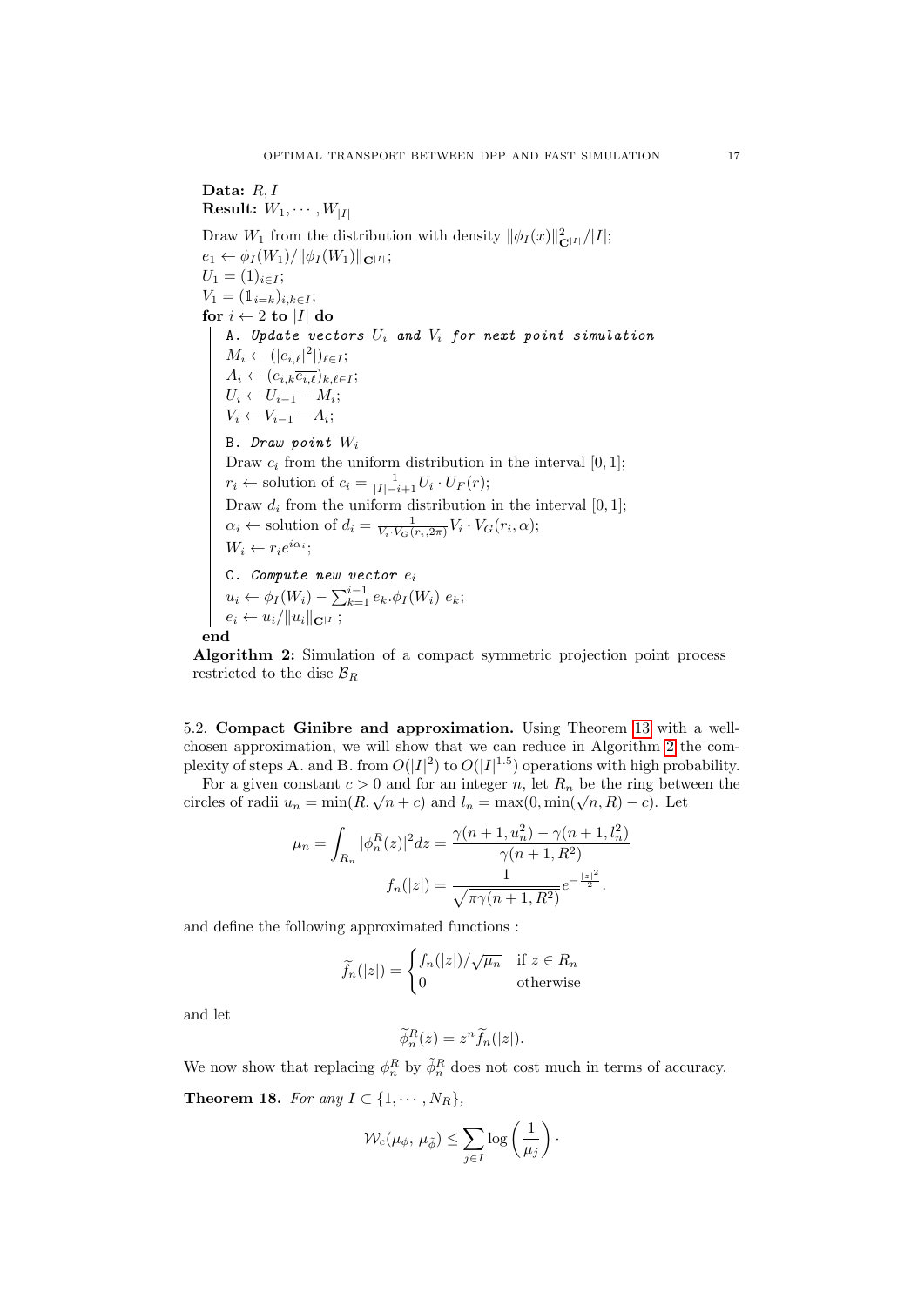Proof. According to Theorem 13, it is sufficient to evaluate

$$
\mathcal{W}_{e}\left(|\phi_j^R|^2\mathrm{d}x,\,|\tilde{\phi}_j^R|^2\mathrm{d}x\right)
$$

for any  $j \in I$ . Denote the two measures involved in the previous OTP by

$$
\zeta_j(dx) = |\phi_j^R(x)|^2 dx, \ \tilde{\zeta}_j(dx) = |\tilde{\phi}_j^R(x)|^2 dx.
$$

These are two radially symmetric measures on  $\mathbb{R}^2$ . We still denote by  $\zeta$  and  $\tilde{\zeta}$  the two measures they induce on the polar coordinates  $(r, \theta)$ . Consider

$$
\zeta_j(\mathrm{d}r|\theta) = c_j r^{2j+1} e^{-r^2} \mathbf{1}_{[0,R]}(r)
$$
 where  $c_j = \frac{1}{\gamma(j+1,R^2)}$ ,

the distribution of r given  $\theta$  under  $\zeta$  and the same quantity for  $\tilde{\zeta}$ . If we have a coupling  $\Sigma_\theta$  between these two measures, then

$$
(r,\theta)\longmapsto (\Sigma_{\theta}(r),\theta)
$$

is a coupling between  $\zeta_j$  and  $\tilde{\zeta}_j$ . It follows that

$$
\mathcal{W}_e(\zeta_j, \tilde{\zeta}_j) \le \mathcal{W}_e\left(c_j r^{2j+1} e^{-r^2} \mathbf{1}_{[0,R]}(r) dr, \tilde{c}_j r^{2j+1} e^{-r^2} \mathbf{1}_{R_j}(r) dr\right)
$$

where

$$
\tilde{c}_j = \frac{1}{\mu_j} \cdot
$$

We have

$$
-\frac{d^2}{dr^2}\log(r^{2j+1}e^{-r^2}) = \frac{2j+1}{r^2} + 2 \ge 2.
$$

Hence the Bakry-Emery criterion [26] entails that the measure

$$
\rho_{\infty}(dr) = c_j r^{2j+1} e^{-r^2} \mathbf{1}_{[0,R]}(r) dr
$$

satisfies the Talagrand inequality: For any probability measure  $\rho$ 

$$
W_e(\rho, \rho_\infty) \le H(\rho | \rho_\infty) = \int \rho(r) \log \frac{\rho(r)}{\rho_\infty(r)} dr
$$

Apply this identity to

$$
\mathrm{d}\rho_j(r)=\tilde{c}_jr^{2j+1}e^{-r^2}\mathbf{1}_{R_j}(r)\mathrm{d}r
$$

yields

$$
\mathcal{W}_e(\rho_j, \, \rho_\infty) \leq \log\left(\frac{1}{\rho_\infty(R_j)}\right) = \log\left(\frac{1}{\mu_j}\right).
$$

 $\Box$ 

Finally, using the same techniques as above, we bound the sum of the  $\log\left(\frac{1}{\mu_i}\right)$ in the following lemma.

**Lemma 19.** There exists a constant  $\kappa$  such that for  $\sqrt{\log R} \le c \le R$ .

$$
\sum_{n=0}^{\infty} \log \left( \frac{1}{\mu_n} \right) \le \kappa R^2 e^{-c^2}.
$$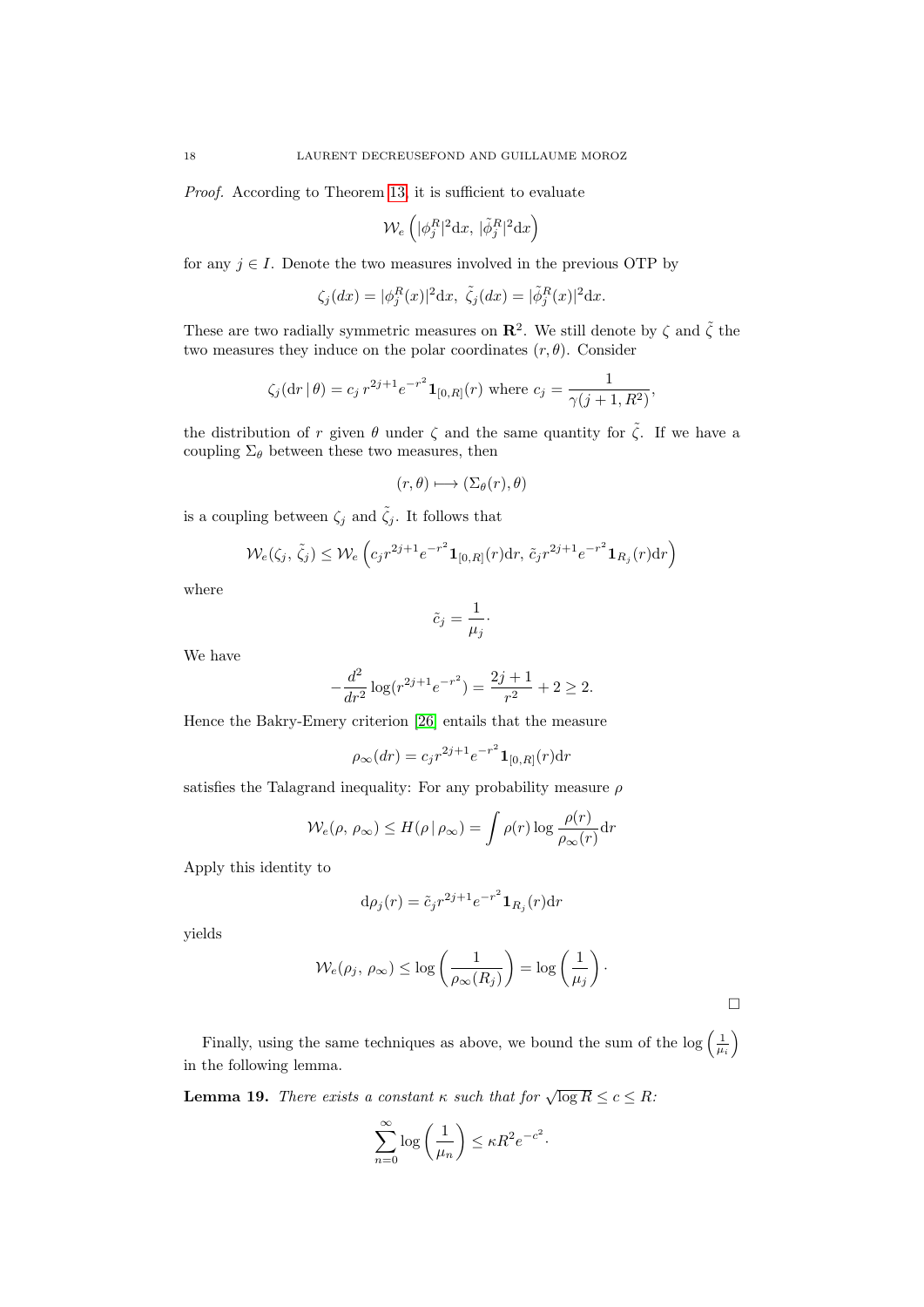Proof. We split the sum in three parts:

$$
S_1 = \sum_{n=0}^{(R-c)^2-1} \log\left(\frac{1}{\mu_n}\right)
$$

$$
S_2 = \sum_{n=(R-c)^2}^{R^2-1} \log\left(\frac{1}{\mu_n}\right)
$$

$$
S_3 = \sum_{n=R^2}^{\infty} \log\left(\frac{1}{\mu_n}\right)
$$

We will first prove that the terms in  $S_1$  and  $S_2$  are  $O(e^{-c^2})$  and the terms  $log(\frac{1}{\mu_{R^2+k}})$ in  $S_3$  are  $O(Re^{-c^2}(1-\frac{1}{R})^k)$ .

For  $c \ge 1$  and  $n \le (R-c)^2$ , we show that  $\mu_n^{-1}$  is roughly equal to  $\frac{\gamma(n+1, R^2)}{\Gamma(n+1)}$ :

$$
\gamma(n+1, u_n^2) - \gamma(n+1, l_n^2)
$$
  
=  $\Gamma(n+1) - \Gamma(n+1, u_n^2) - \gamma(n+1, l_n^2)$   

$$
\geq \Gamma(n+1) - \frac{u_n^{2(n+1)}}{u_n^2 - n - 1} e^{-u_n^2} - \frac{l_n^{2(n+1)}}{n+1 - l_n^2} e^{-l_n^2}
$$
  

$$
\geq \Gamma(n+1) - \frac{u_n^2 e^{-c^2}}{(u_n^2 - n - 1)\sqrt{2\pi n}} \Gamma(n+1) - \frac{l_n^2 e^{-c^2}}{(n+1 - l_n^2)\sqrt{2\pi n}} \Gamma(n+1)
$$
  

$$
\geq \Gamma(n+1)(1 - e^{-c^2})
$$

This implies that

$$
\frac{1}{\mu_n} \leq \frac{\gamma(n+1,R^2)}{\Gamma(n+1)(1-e^{-c^2})}
$$

and

$$
\log(\frac{1}{\mu_n}) \le \frac{1}{1 - e^{-c^2}} \left( \frac{\Gamma(n+1, R^2)}{\Gamma(n+1)} + e^{-c^2} \right).
$$

Thus, for  $c \geq 1$ , we have:

$$
S_1 \le 2Re^{-c^2} + 2R^2e^{-c^2}.
$$

For  $S_2$  we have  $u_n = R$  and  $l_n = \sqrt{n} - c$  such that

$$
\frac{1}{\mu_n} = \frac{1}{1 - \frac{\gamma(n+1)(\sqrt{n} - c)^2}{\gamma(n+1, R^2)}}
$$

·

Moreover, for  $n+1 \leq R^2$ , we know that

$$
\gamma(n+1, R^2) \ge \frac{\Gamma(n+1)}{2}
$$

and

$$
\gamma(n+1, (\sqrt{n}-c)^2) \le e^{-c^2} \Gamma(n+1).
$$

Combine these identities with the well known fact

$$
\sum_i \log\left(\frac{1}{1-\epsilon_i}\right) \leq \frac{\sum_i \epsilon_i}{1-\max \epsilon_i}
$$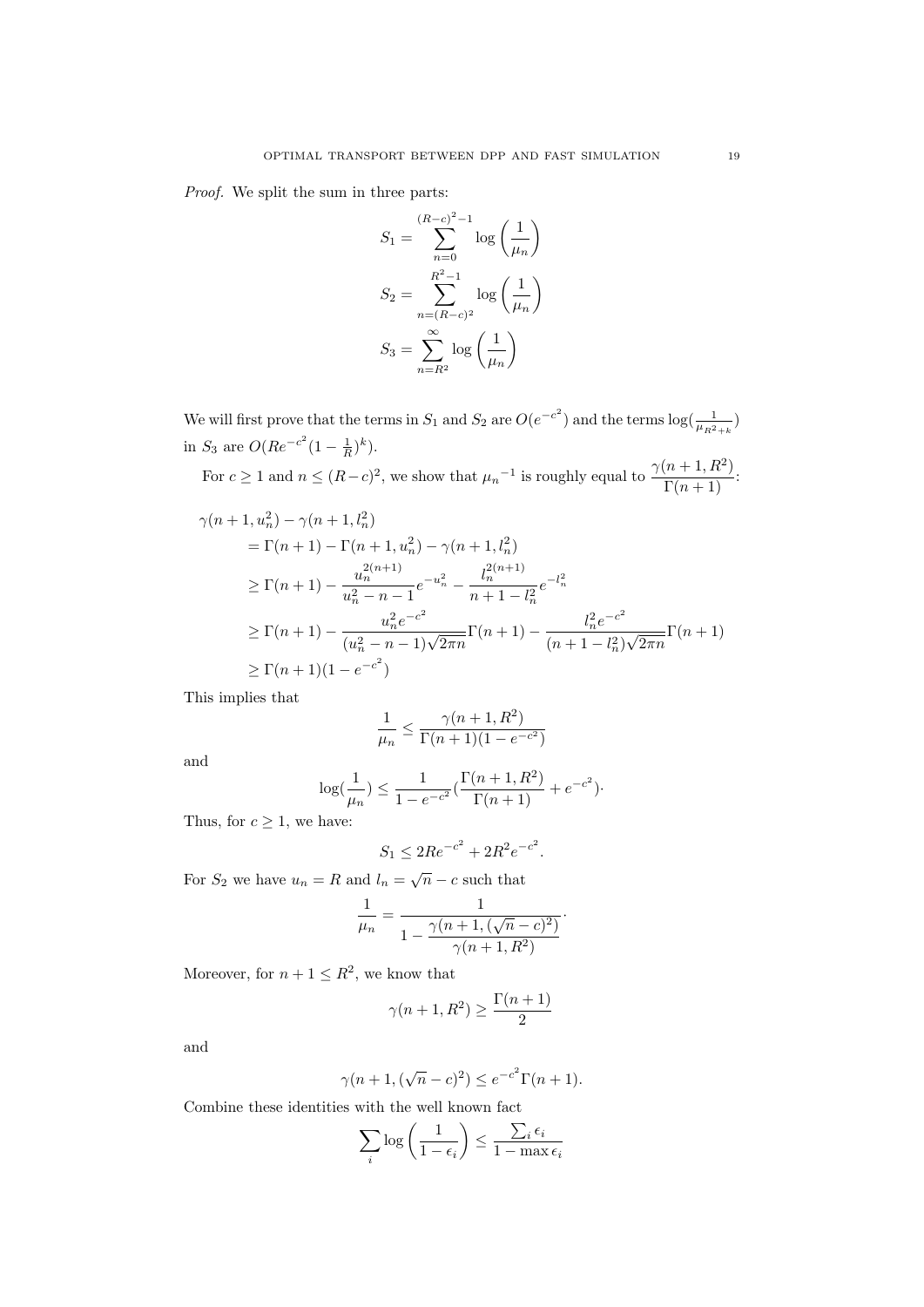to obtain

$$
S_2 \le \frac{2cRe^{-c^2}}{1 - e^{-c^2}}.
$$

Finally for  $S_3$ , we have  $u_n = R$  and  $l_n = R - c$ , so that we have

$$
\frac{1}{\mu_n} = \frac{1}{1 - \frac{\gamma(n+1)(R-c)^2}{\gamma(n+1,R^2)}}.
$$

Then remark that :

$$
\frac{\gamma(n,(R-c)^2)}{\gamma(n,R^2)} \le \frac{(R-c)^{2n}e^{-(R-c)^2}/(n-(R-c)^2)}{R^{2n}e^{-R^2}/n}
$$

$$
\le \frac{(1-\frac{c}{R})^{2n}e^{R^2-(R-c)^2}}{1-\frac{(R-c)^2}{n}}
$$

$$
\le \frac{(1-\frac{c}{R})^{2(n-R^2)}e^{-2R^2\frac{c}{R}-R^2\frac{c^2}{R^2}+2cR-c^2}}{1-\frac{(R-c)^2}{n}}
$$

$$
\le \frac{(1-\frac{c}{R})^{2(n-R^2)}e^{-2c^2}}{1-\frac{(R-c)^2}{R^2}}
$$

$$
\le \frac{R}{c}(1-\frac{c}{R})^{2(n-R^2)}e^{-2c^2}
$$

Thus, summing from  $R^2$  to  $\infty$  we get:

$$
S_3 \le \frac{\frac{R^2}{c^2}e^{-2c^2}}{1 - \frac{R}{c}e^{-2c^2}}.
$$

 $\mathbf{E}^2$ 

The proof is thus complete.

5.3. Experimental results. An implementation in Python of this algorithm publicly available [22] allowed us to sample 10 000 points in 2 128 seconds on a 8 core 3Ghz CPU. The same approach can be used for the DPP with the so-called Bergmann kernel which represents the zeros of some Gaussian analytic functions [17].

#### **REFERENCES**

- [1] N. Anari, S. O. Gharan, and A. Rezaei. Monte-Carlo Markov chain algorithms for sampling strongly Rayleigh distributions and determinantal point processes. In Vitaly Feldman, Alexander Rakhlin, and Ohad Shamir, editors, 29th Annual Conference on Learning Theory, volume 49 of Proceedings of Machine Learning Research, pages 103–115, Columbia University, New York, New York, USA, 23–26 Jun 2016. PMLR.
- [2] A. D. Barbour and T. C. Brown. The Stein-Chen method, point processes and compensators. Ann. Probab., 20(3):1504–1527, 1992.
- [3] A. D. Barbour and M. Maansson. Compound Poisson approximation and the clustering of random points. Adv. in Appl. Probab., 32(1):19–38, 2000.
- [4] A. D. Barbour and M. Maansson. Compound Poisson process approximation. Ann. Probab., 30(3):1492–1537, 2002.
- [5] R. Bardenet and A. Hardy. Monte-Carlo with determinantal point processes. Annals of Applied Probability, 30(1):368-417, 2020.
- [6] I. Camilier and L. Decreusefond. Quasi-invariance and integration by parts for determinantal and permanental point processes. Journal of Functional Analysis, 259:268–300, 2010.
- [7] D. J. Daley and D. Vere-Jones. An introduction to the theory of point processes. Vol. I. Probability and its Applications (New York). Springer-Verlag, New York, 2003.
- [8] L. Decreusefond. Wasserstein distance on configurations space. Potential Anal., 28(3):283– 300, 2008.

 $\Box$